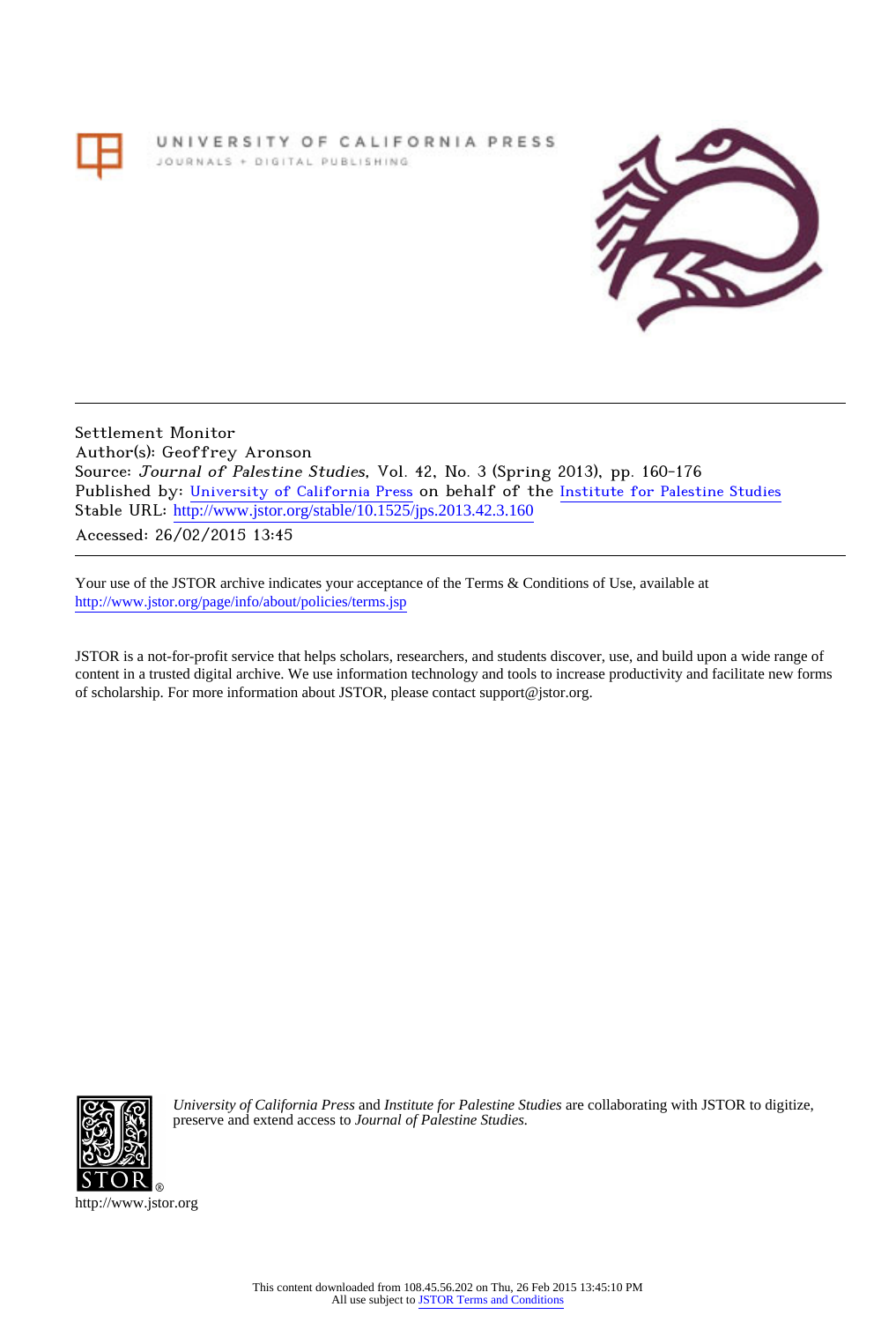## EDITED BY GEOFFREY ARONSON

This section covers items—reprinted articles, statistics, and maps—pertaining to Israeli settlement activities in the West Bank, including East Jerusalem, and the Golan Heights. Unless otherwise stated, the items have been written by Geoffrey Aronson for this section or drawn from material written by him for Report on Israeli Settlement in the Occupied Territories (hereinafter Settlement Report), a Washington-based bimonthly newsletter published by the Foundation for Middle East Peace. JPS is grateful to the foundation for permission to draw on its material.

| The U.S., Settlements, and the Two-State Solution                                                               |  |
|-----------------------------------------------------------------------------------------------------------------|--|
|                                                                                                                 |  |
| "Netanyahu's Settlement Policy Wrecks Two–State Solution" (summary)                                             |  |
|                                                                                                                 |  |
| "Rule by Law: Israel Seeks Court Approval to Expand 40 West Bank Settlements"                                   |  |
|                                                                                                                 |  |
| <b>The E1 Development Plans</b>                                                                                 |  |
| "What You Need to Know about E1" (excerpts)                                                                     |  |
|                                                                                                                 |  |
|                                                                                                                 |  |
| "On-going Settlement Activity in the Adumim 'Bloc' and the E1 Area," (map)                                      |  |
|                                                                                                                 |  |
|                                                                                                                 |  |
| The Israeli Elections and the Settlers                                                                          |  |
|                                                                                                                 |  |
| "Who Did the Jewish Settlers Vote For?"                                                                         |  |
| by Ori Nir (excerpts) $\ldots \ldots \ldots \ldots \ldots \ldots \ldots \ldots \ldots \ldots \ldots \ldots 174$ |  |
|                                                                                                                 |  |
|                                                                                                                 |  |
|                                                                                                                 |  |

## THE U.S., SETTLEMENTS, AND THE TWO-STATE SOLUTION

## ''THE OCCUPATION RETURNS TO CENTER STAGE''

From Settlement Report, November– December 2012.

Military and diplomatic confrontation between Israel and Palestinians in the waning days of 2012 have drawn renewed international attention to the conflict. Israel's limited assault on the Gaza Strip and the UN General Assembly's overwhelming November 29 vote supporting Palestine's admission as a non-member observer state catapulted the issue to the international center stage and prompted calls for a renewed diplomatic effort led by the United States.

''This is what I have been calling for,'' noted British foreign minister William Hague in a November 25 BBC interview, ''particularly calling for the United States now after their election to show the necessary leadership on this over the coming months, because they have crucial leverage with Israel and no other country has." He added, "We're coming to the final chance maybe for a two-state solution for the Israeli-Palestinian conflict.''

Hague's call for U.S. leadership reflects the widespread belief that American disengagement has contributed to the destabilization and radicalization of the conflict.

During the Gaza assault, U.S. involvement was symbolically important. All parties, including Egypt and Israel, were interested in handing the newly

Journal of Palestine Studies, Vol. XLII, No. 3 (Spring 2013), pp. 160–176, ISSN: 0377-919X; electronic ISSN: 1533-<br>8614. © 2013 by the Institute for Palestine Studies. All rights reserved. Please direct all requests for pe website, at http://www.ucpressjournals.com/reprintInfo.asp. DOI: jps.2013.XLII.3.160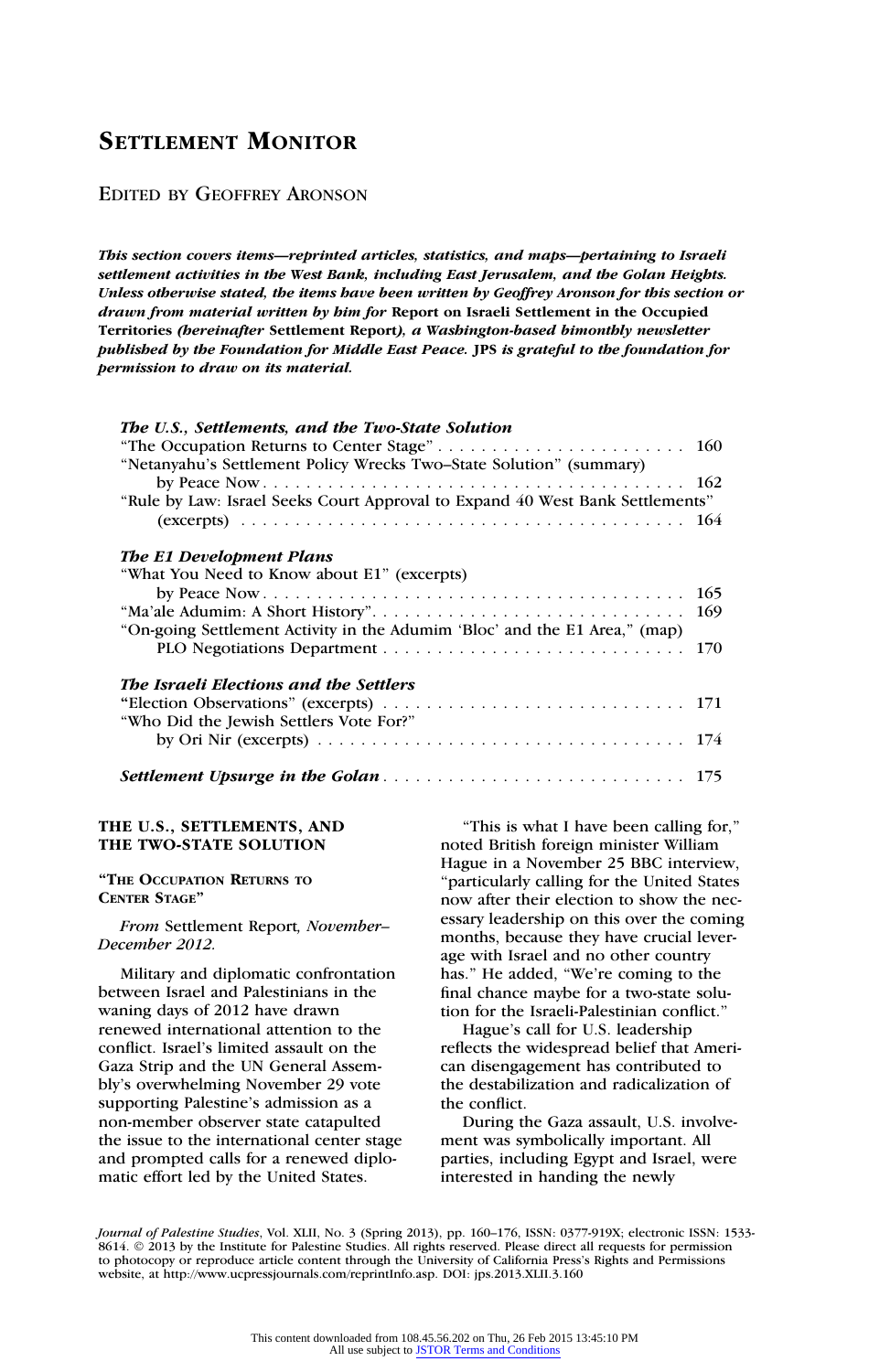re-elected Obama administration ''ownership'' of the ceasefire that Egyptian mediators crafted and the U.S. supported. A well-informed diplomat reports that the deal was closed before Secretary of State Clinton landed in Cairo and that announcement of the agreement was postponed for a day in order to highlight a U.S. role.

In contrast to U.S. support for the shared interest of Israel and Hamas in a ceasefire, the Palestine Liberation Organization's UN initiative was openly and actively opposed by Washington and Israel.

In the days before the November 30 vote the U.S. State Department spokesperson reiterated, ''We've obviously been very clear that we do not think that this step is going to bring the Palestinian people any closer to a state, that we think it is a mistake, that we oppose it, that we will oppose it. The secretary was very clear with President Abbas when she was in Ramallah last week that our position on this has not changed, and we are continuing to make that clear, not only directly to President Abbas and the Palestinians, but also to all of our UN partners as well.''

The Obama administration has been consistent in its view that the PLO should not be permitted to offer a diplomatic alternative to U.S.-supported efforts, at the United Nations or elsewhere, even when they mirror publicly endorsed U.S. policy objectives. So, for example, the Obama administration vetoed a February 2011 Security Council resolution declaring settlements illegal, and last year scuttled a Council vote on Palestine's full admission to the UN as a member state. U.S. disengagement in the wake of its failed effort to condition talks on a settlement freeze prompted the PLO to pursue its initiative at the UN; even though its newly won status is far short of the statehood and sovereignty that U.S. policy has promised for more than a decade.

PLO chairman Mahmoud Abbas' effort to court Washington's favor has failed to win for Palestinians effective American support for the prize they both seek a non-violent end to Israel's occupation, the evacuation of Israeli settlements and armed forces, and the creation of a Palestinian state at peace with Israel.

It was President George W. Bush who first established the statehood agenda for Palestinians. In his "vision" speech in 2002, he declared, ''When the Palestinian people have new leaders, new institutions and new security arrangements with their neighbors, the United States of America will support the creation of a Palestinian state whose borders and certain aspects of its sovereignty will be provisional until resolved as part of a final settlement in the Middle East.''

In the wake of the PLO's debacle and Hamas' military triumph in Gaza in June 2007 Bush explained, ''This is a moment of clarity for all Palestinians and now comes a moment of choice. The alternatives before the Palestinian people are stark. There is the vision of Hamas, which the world saw in Gaza—with murderers in black masks, and summary executions, and men thrown to their death from rooftops. By following this path, the Palestinian people would guarantee chaos, and suffering, and the endless perpetuation of grievance. They would surrender their future to Hamas's foreign sponsors in Syria and Iran. And they would crush the possibility of any—of a Palestinian state. There's another option, and that's a hopeful option. It is the vision of President Abbas and Prime Minister Fayyad; it's the vision of their government; it's the vision of a peaceful state called Palestine as a homeland for the Palestinian people. To realize this vision, these leaders are striving to build the institutions of a modern democracy. They're working to strengthen the Palestinian security services, so they can confront the terrorists and protect the innocent. They're acting to set up competent ministries that deliver services without corruption. They're taking steps to improve the economy and unleash the natural enterprise of the Palestinian people. And they're ensuring that Palestinian society operates under the rule of law. By following this path, Palestinians can reclaim their dignity and their future and establish a state of their own.''

For almost a decade Abbas has led the West Bank rump of the Palestinian state he hopes to establish according to Bush's exacting agenda. He has proven a moderate alternative to Yasser Arafat who had lost Washington's and Israel's favor in his last years. On security and governance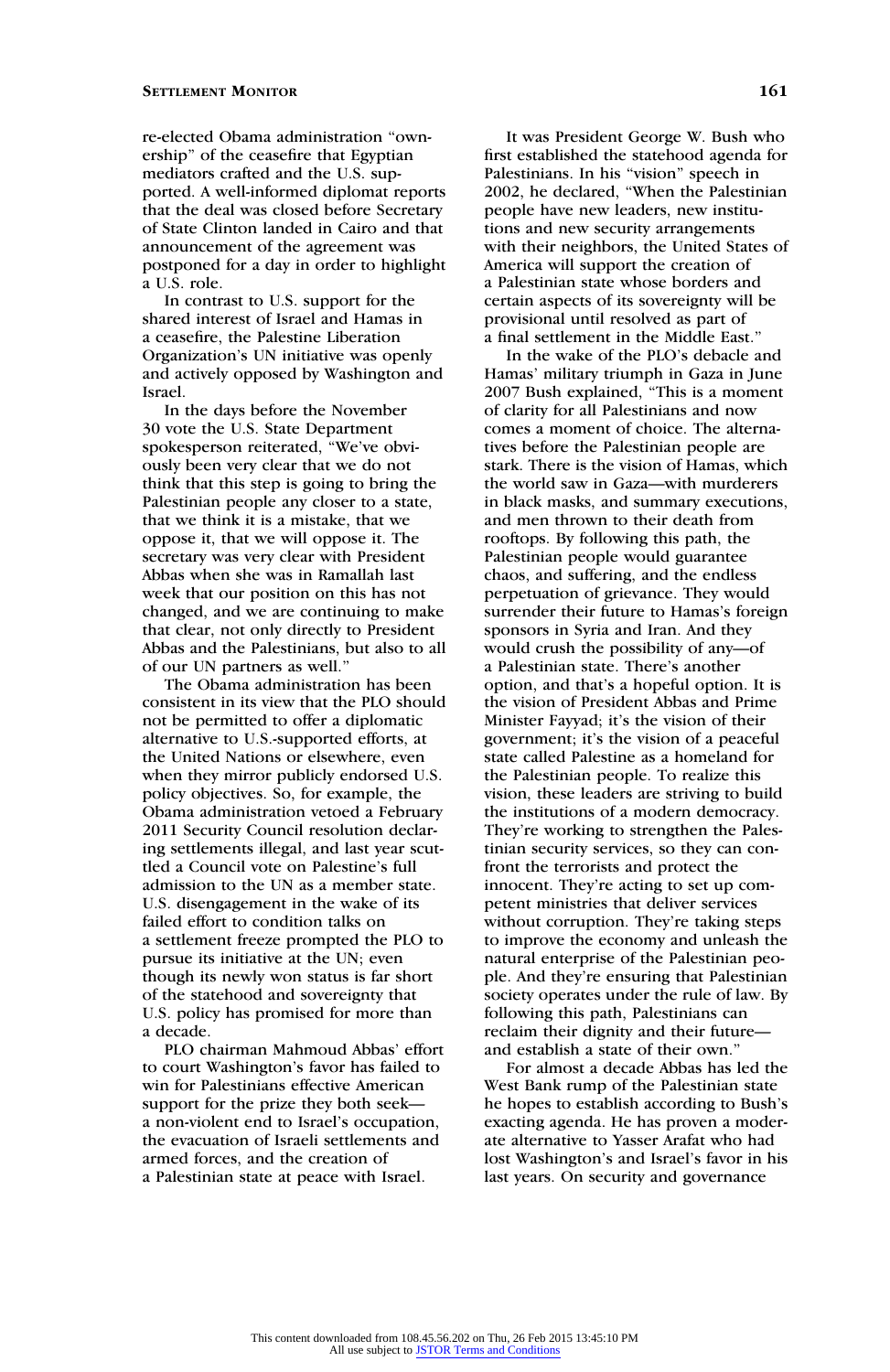the Palestinian Authority has performed beyond expectations.

''The whole world realizes that the Palestinian Authority with all its political, security, services, and administrative bodies has been ready to upgrade its status for six years,'' Abbas told reporters the day of the UN vote.

In the jaundiced eye of the Netanyahu government, however, the free hand given to Israeli settlement expansion and Abbas' rehabilitation of the Palestinian Authority has eliminated any compelling incentive for Israel to end the occupation. Despite Abbas' commitment to lead the PA along a peaceful path to statehood and independence in a manner prescribed by Washington and the Quartet, and perhaps even because he has been so accommodating, the Palestinian leader has failed to convince or coerce Israel or the United States to realize his essential objective—statehood and independence.

The Obama administration's retreat from its settlement freeze initiative, strenuous U.S. opposition to the PA's UN strategy, and repeated U.S. pre-election statements in Israel's favor appear to have persuaded Netanyahu that he can continue to act in the West Bank without fear of effective U.S. opposition. How else to explain his decision to construct 3,000 new settlement units throughout the West Bank and East Jerusalem, packaged as one element of an appropriate ''Zionist response'' to the PLO's UN victory? Some of the new construction was announced previously. In contrast, residential and commercial construction in the strategic E1 corridor, just east of Jerusalem, has long been postponed because of U.S. opposition. Large-scale development in E1 would further isolate East Jerusalem from the West Bank and eliminate one of the only remaining locations for large-scale Palestinian growth in the city. A decision to build in the area is a frontal challenge to Washington.

The boost given by the UN to Palestinian fortunes was meant to provide Palestinians a much-needed, if insufficient, diplomatic shot in the arm. Palestine, however, is sorely in need of more than symbolic victories. Washington's continuing impotence in the face of Israel's success in creating facts on the ground has weakened Abbas and

strengthened his Islamist rivals. The overwhelming General Assembly vote, particularly by European nations that broke with the Obama administration, owed much to the fear that Hamas' power and popularity is growing at the PLO's expense. As Bush himself noted, there is a Palestinian alternative. It is the example of Hamas' continued rule in Gaza, its election victory over Fatah in the last ''national'' election, held in January 2006, and its continuing ''armed struggle'' against Israel.

Israel rules the West Bank like an obedient province, while it views the Gaza Strip as a hostile state. The result, as the Barack Obama administration embarks on the second term, is not the contest framed by Obama's predecessor between a strong, successful model of nation-building in Ramallah and a weak one confined to Gaza, but rather the divide and conquer model established by Israel, defined by a besieged mini-state under Hamas' rule in Gaza and an even more fragile Palestinian Authority in Ramallah.

## ''NETANYAHU'S SETTLEMENT POLICY WRECKS TWO-STATE SOLUTION,'' (SUMMARY)

The article below outlines the key findings of a report titled ''Settlements and the Netanyahu Government: A Deliberate Policy of Undermining the Two-State Solution'' published on 16 January 2013 by the Israel Peace Now movement. This summary article and link to the full report is available at www.americansforpeacenow.org.

The Israeli Peace Now movement (Shalom Achshav) today [16 January 2013] released an explosive report detailing the record of Prime Minister Netanyahu's government on settlements over the course of its full term in office (April 2009–present). The report, based on official Israel government statistics, reports, and Peace Now field research, documents how over the past four years, the Netanyahu government has used settlements as a tool to systematically undermine the chances of achieving a viable, realistic two-state solution to the Israeli-Palestinian conflict, despite Netanyahu's rhetorical embrace of such a goal.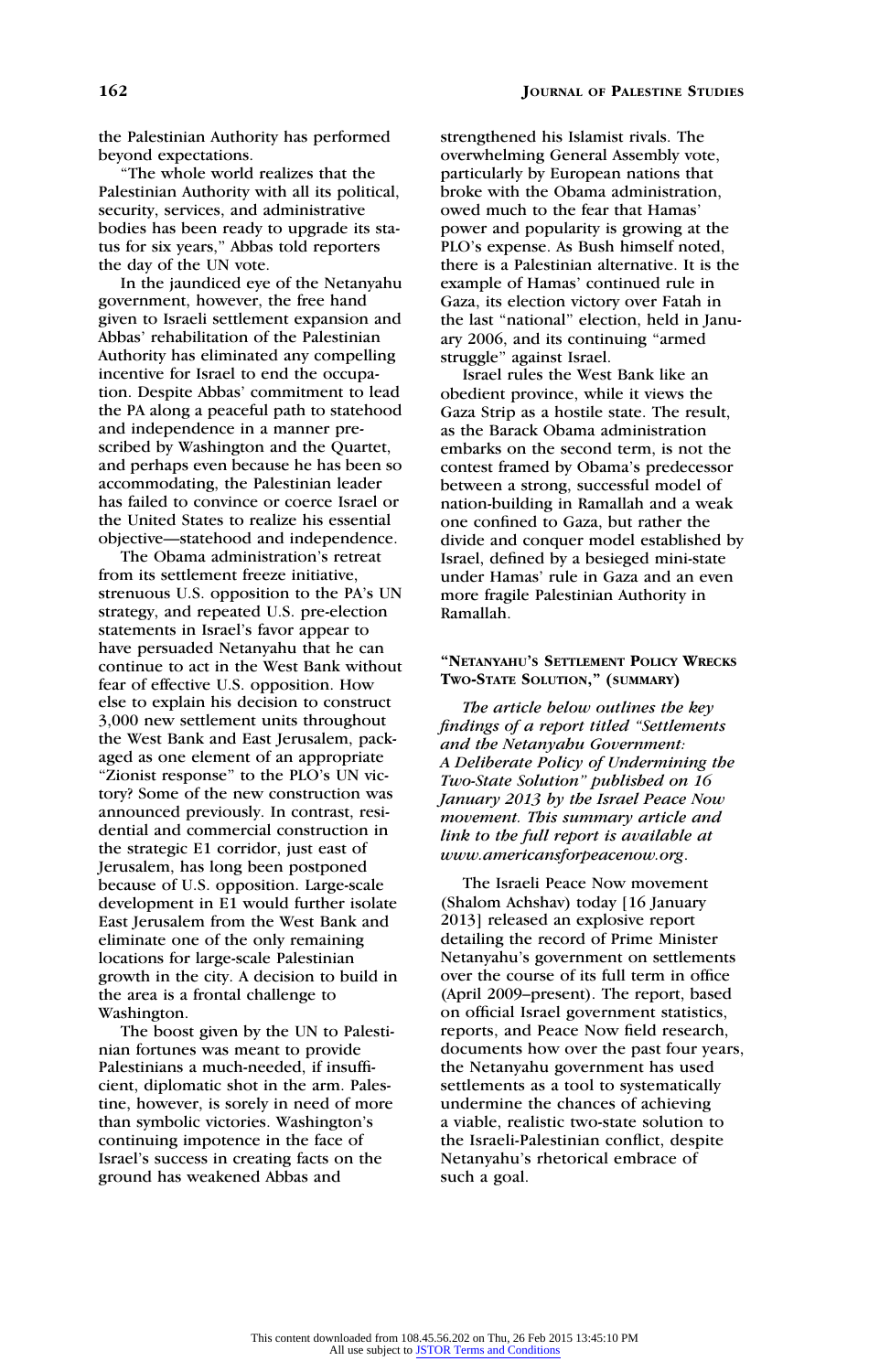Key findings of the report include:

- $\bullet$  Promoting Construction East of the Barrier: Contrary to popular belief, under the Netanyahu government almost 40% of new construction starts were in isolated settlements, located east of the approved route of Israel's separation barrier in areas that would necessarily become part of a Palestinian state—as opposed to in "settlement blocs." This is in stark contrast to previous years, when only 20% of construction in the settlements took place in settlements east of the barrier.
- $\bullet$  A Record Number of Tenders for New Settlement Construction in the Shortand Medium-Terms: While the Netanyahu government issued almost no tenders during its first two years in office (due mainly to pressure from the Obama Administration), in the past two years the Netanyahu government abandoned any pretense of restraint, leading to a record number of tenders—a number that effectively erased the effects of the 10 month "moratorium" and paves the way for an explosion of construction in settlements in the coming years. In total, between March 31, 2009, and January 2013 the Netanyahu government issued tenders for the construction of 5,302 housing units in settlements and East Jerusalem. Many of these tenders are focused on settlements—like Efrat and Ariel—whose expansion directly undermines the possibility of achieving a two-state solution.
- $\bullet$  A Flood of Planning for New Settlement Construction in the Mediumand Long-terms: The Netanyahu government has advanced the planning for at least 8,207 housing units in settlements, including thousands of units in isolated and remote settlements. These approvals pave the way for a huge increase in settlement construction in the coming years. The Netanyahu government has also advanced plans, and announced the intention to expedite plans, for massive settlement construction in East Jerusalem. This includes expediting construction of the settlement of E1, which would effectively dismember

the West Bank and prevent the emergence of a viable Palestinian capital in East Jerusalem.

- $\bullet$  Establishing New Settlements: The Netanyahu government is the first government since the time of Yitzhak Shamir (1988–1990) to break this commitment and establish new settlements in the West Bank. It established 10 new settlements by legalizing illegal outposts and another new settlement through the approval of a new "neighborhood" of an existing settlement that is, effectively, a new settlement. It also announced plans to expedite the approval of the new settlement of E1—a settlement that previous governments promised not to build. In East Jerusalem, the Netanyahu government approved the establishment of the first new settlement since 1997 (when Har Homa was established under the first Netanyahu government).
- $\bullet$  Legalizing Illegal Outposts/Promoting Illegal Construction: The Netanyahu government broke with previous governments' commitments to remove illegal outposts, adopting a new official policy explicitly supportive of illegal settlement construction. In announcing this policy, the government in effect declared that it had no intention to enforce the law on the settlers unless forced to by the courts. It also gave settlers a green light to establish facts on the ground as they saw fit, without government permits, without any oversight, and in violation of the laws adopted democratically by the state of Israel.
- $\bullet$  Opening the Settlement Floodgates in East Jerusalem: The actions of the Netanyahu government in terms of support for East Jerusalem settlement expansion outstrip previous governments by every measure. In recent months, the Netanyahu government has opened the floodgates with respect to the approval of construction and planning for construction in East Jerusalem, resulting in a flood of approvals that dwarfs the number of settlement approvals issued over the course of the past two decades. Moreover, the location of much of the approved construction—in areas that are acutely sensitive, given their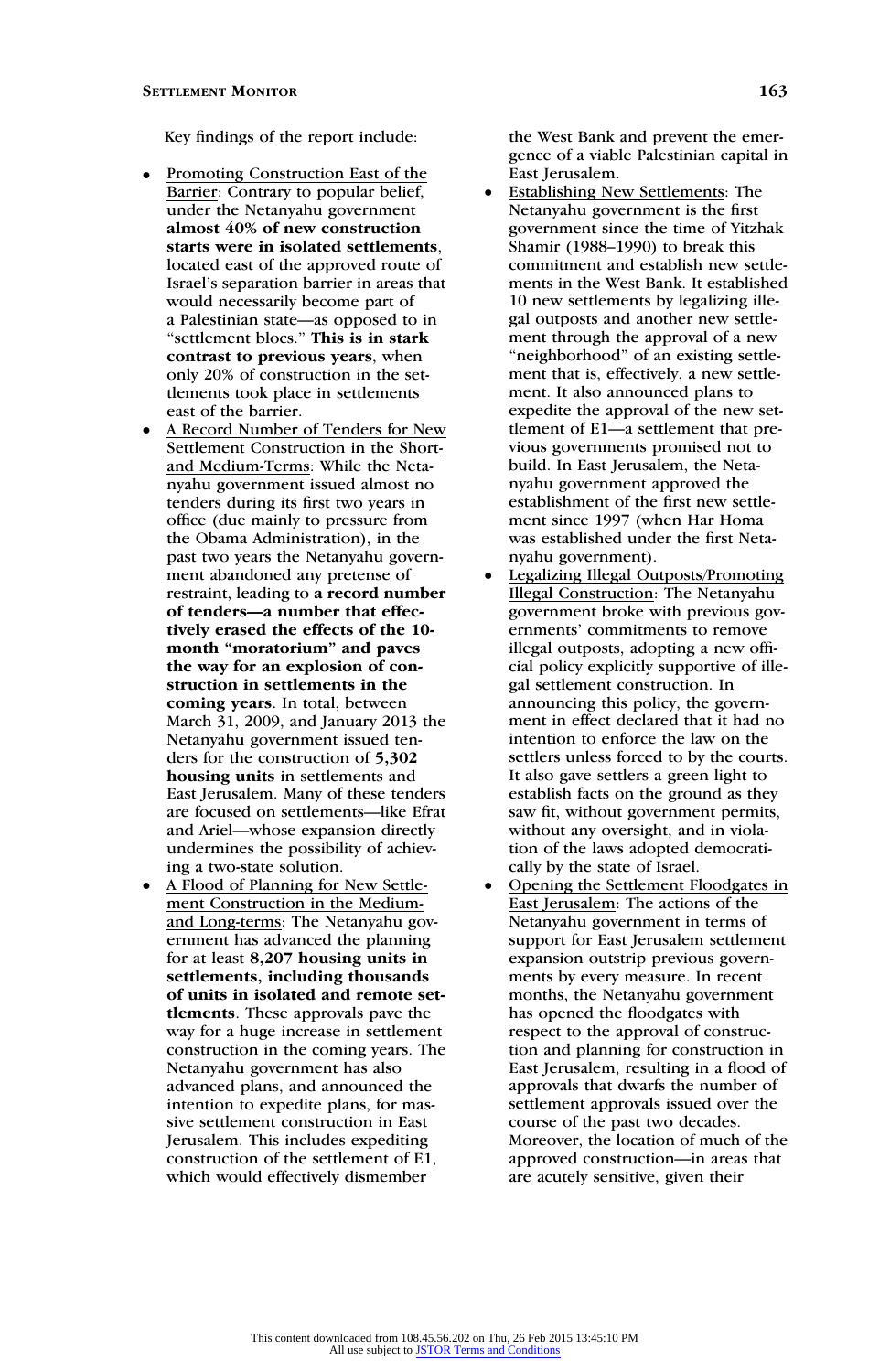impact on the possibility of achieving any viable two-state peace agreement in the future—sends a message that the Netanyahu government is deliberately using East Jerusalem settlement approvals as a weapon to undermine the two-state solution.

- $\bullet$  Demonstrating Extraordinary Generosity in Funding for Settlements: The Netanyahu government has presided over a period of intense upheaval inside Israel, focused on complaints related to social justice and socioeconomic issues. During this period, the government has demonstrated little sympathy for the demands of its citizens living inside the Green Line, coupled with extraordinary generosity toward the settlers. According to the Finance Ministry for the Central Bureau Statistics, the Netanyahu government provided at least NIS 3.7 billion in surplus funding to settlements—funding that would not have been spent if the settlers were living inside Israel proper.
- Coddling Settler Law-Breakers: Under the Netanyahu government, violence and lawlessness by settlers in the West Bank and East Jerusalem—often part of a self-declared ''price tag'' campaign has reached unprecedented heights. It has included challenges by settlers to the rule of law, with attacks not only against Palestinians and their property but also against IDF soldiers, Israeli police, and IDF military facilities. These attacks also began taking place inside Israel, with attacks on Palestinians in West Jerusalem and sporadic targeting of mosques and churches throughout the country. This issue, including death threats and attacks targeting Peace Now, has been covered well in the Israeli and international media—as has the fact that the Netanyahu government's response has been ineffectual at best.

## ''RULE BY LAW: ISRAEL SEEKS COURT APPROVAL TO EXPAND 40 WEST BANK SETTLEMENTS'' (EXCERPTS)

## From Settlement Report, November– December 2012.

The government of Prime Minister Benjamin Netanyahu has retroactively approved existing construction on private Palestinian land in more than 40 settlements based on old expropriation orders issued for military purposes.

...

... In its submission to the court, [in response to a High Court of Justice petition filed by Yesh Din–Volunteers for Human Rights regarding the nonenforcement of demolition orders issued for structures built on private land by the West Bank settlement of Beit El], the state prosecution acknowledged that some 40 civilian settlements in the West Bank had been erected on privately owned Palestinian land on the basis of expropriation orders issued for military purposes.

It also admitted that construction had continued in these communities even after the 1979 Elon Moreh ruling, which advised that the army was authorized to confiscate Palestinian land for military purposes only, not for civilian settlement. The state argued, however, that the ruling ''does not prevent exploiting the potential of these communities.

Following the Elon Moreh ruling, Prime Minister Menachem Begin had ordered a stop to the issuing of military expropriation orders to confiscate private lands for settlements. In a cabinet decision, the government then decided to expand settlements in the West Bank, Gaza, and the Golan Heights by ''adding population to existing communities and by erecting additional communities on government-owned land.'' The state defended its intention to use the expropriation orders, issued more than 30 years ago, to expand civilian settlements today, citing the need ''to preserve the interest that was the basis of [the settlements'] founding and to prevent their atrophy.'' It also wants ''to exploit the potential'' of the military expropriation orders in the area of Beit El to house families evacuated in June from the settlement's Ulpana Hill after a legal battle of 6 years. The court ordered the evacuation earlier this year when it determined that the buildings were constructed on land owned by a resident of Dura al-Kara that is outside the settlement's planning boundary and was also not covered by previous confiscation orders.

...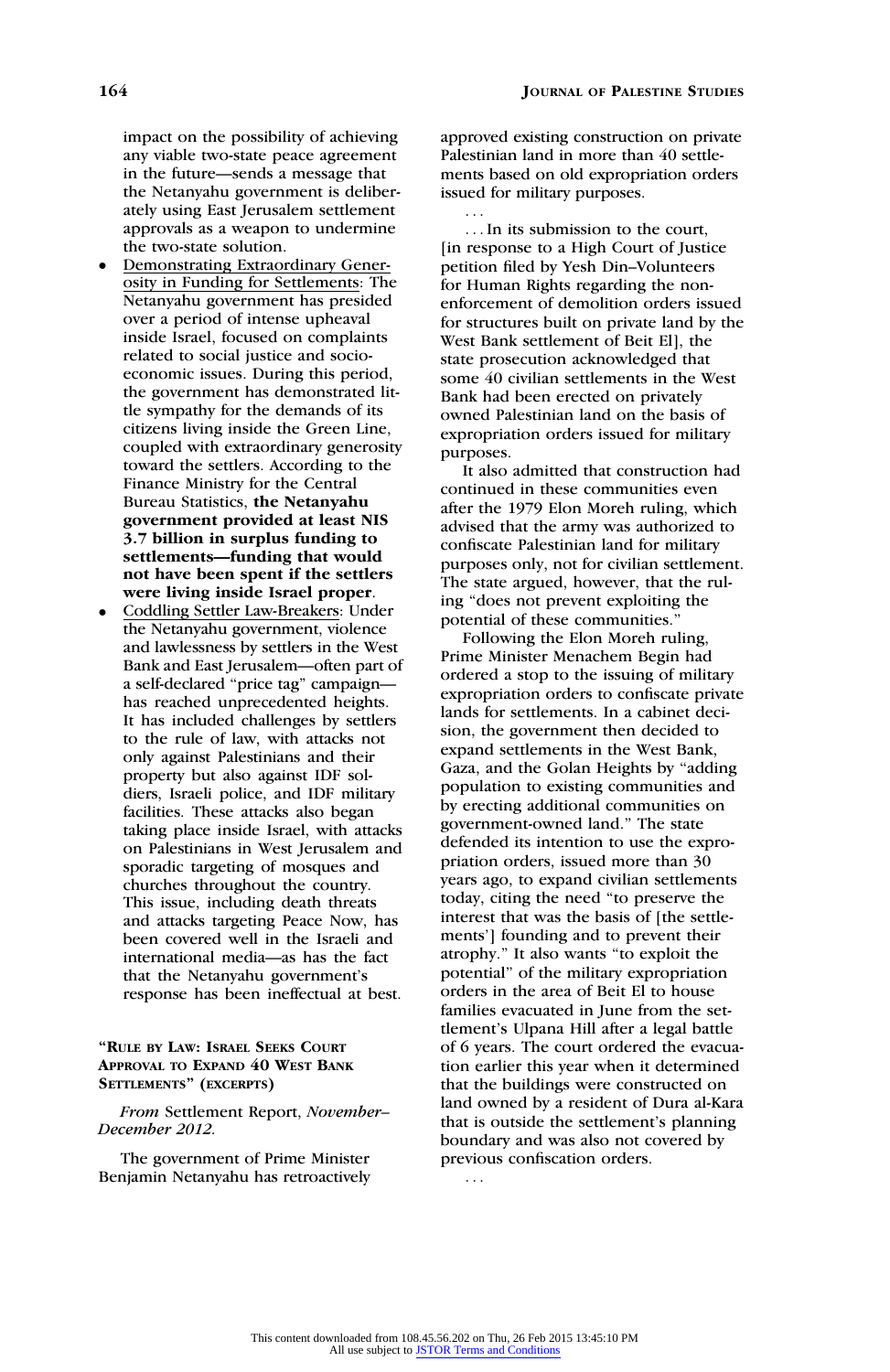According to an internal document from the military prosecution's legal adviser for the West Bank, 44 settlements have been built wholly, mostly, or partially on lands that were expropriated before 1979 for military purposes. The document lists among them Ariel, Beit El, Efrat, Kiryat Arba, and settlements in the Jordan Valley. According to data obtained by Yesh Din, Elazar and Mevo Horon also partially occupy private land expropriated for military purposes.

The settlement report issued in July by the committee [see Doc. Cl in JPS 165] headed by retired supreme court justice Edmond Levy acknowledged widespread violations of Palestinian private property, calling on the government to prohibit additional construction on private land in contravention of the law. The report states, ''This phenomenon that was revealed to us regarding settlement in Judea and Samaria constitutes inappropriate conduct for a state that champions the rule of law. If all that emerges from this report is that the 'tower and stockade' days that were fine for a period when a foreign government ruled the land are now over–it would be enough. It must be clear to settlement supporters that from now on, they are required to operate solely within the framework of the law.''

[This article drew on reports by Ha'Aretz correspondents Akiva Eldar and Amira Haas]

## THE E1 DEVELOPMENT PLANS

## ''WHAT YOU NEED TO KNOW ABOUT E1'' (EXCERPTS)

The excerpted piece below, written by Lara Friedman, was published by Americans for Peace Now on 7 December 2012. The full text can be found online at www.peacenow.org.

E1 is back in the news, with a vengeance. In this document we provide all the information you need to know about this controversial settlement project, as well as answer questions you might have and refute the erroneous or deliberately misleading arguments that are being bandied about.

#### What is E1?

E1 is short for "East 1," the administrative name given to the stretch of land northeast of Jerusalem, to the west of the settlement of Ma'ale Adumim. When people talk about E1 today, they are referring to a longstanding Israeli plan never implemented—to build a massive new Israeli neighborhood in this area, along with hotels, an industrial area, and a regional police headquarters (the last one already having been constructed).

## Is the E1 area part of Israel or the West Bank?

E1 is part of the West Bank. It was never annexed to Israel and since 1967 it has been under Israeli military law. Ma'ale Adumim is one of the largest settlements in the West Bank and is one of only four settlements in the West Bank classified by Israel as a ''city.''

Due to its size and close proximity to Jerusalem, Ma'ale Adumim is viewed by many Israelis as a suburb or neighborhood of that city. However, Ma'ale Adumim is located in the West Bank and is therefore a settlement. To the extent that it is near Jerusalem, it is adjacent to East Jerusalem and its Palestinian neighborhoods, not West Jerusalem, although major infrastructure investment by Israel over the past decade has blurred this line somewhat.

## Why is Israeli construction of E1 a big deal?

Construction of E1 would jeopardize or even destroy the hopes for a two-state solution. Settlement construction in E1 would, by design, block off the narrow undeveloped land corridor which runs east of Jerusalem and which is necessary for any meaningful future connection between the southern and the northern parts of the West Bank. It would thus for all practical purposes break the West Bank into two parts—north and south.

It would also sever access to East Jerusalem for Palestinians in the West Bank, and sever East Jerusalem from its West Bank hinterland to the north and east of the city. It would do so by completing a block of settlements and related infrastructure stretching from Ma'ale Adumim to the city's east, through Neve Yaacov and Pisgat Ze'ev to the north, and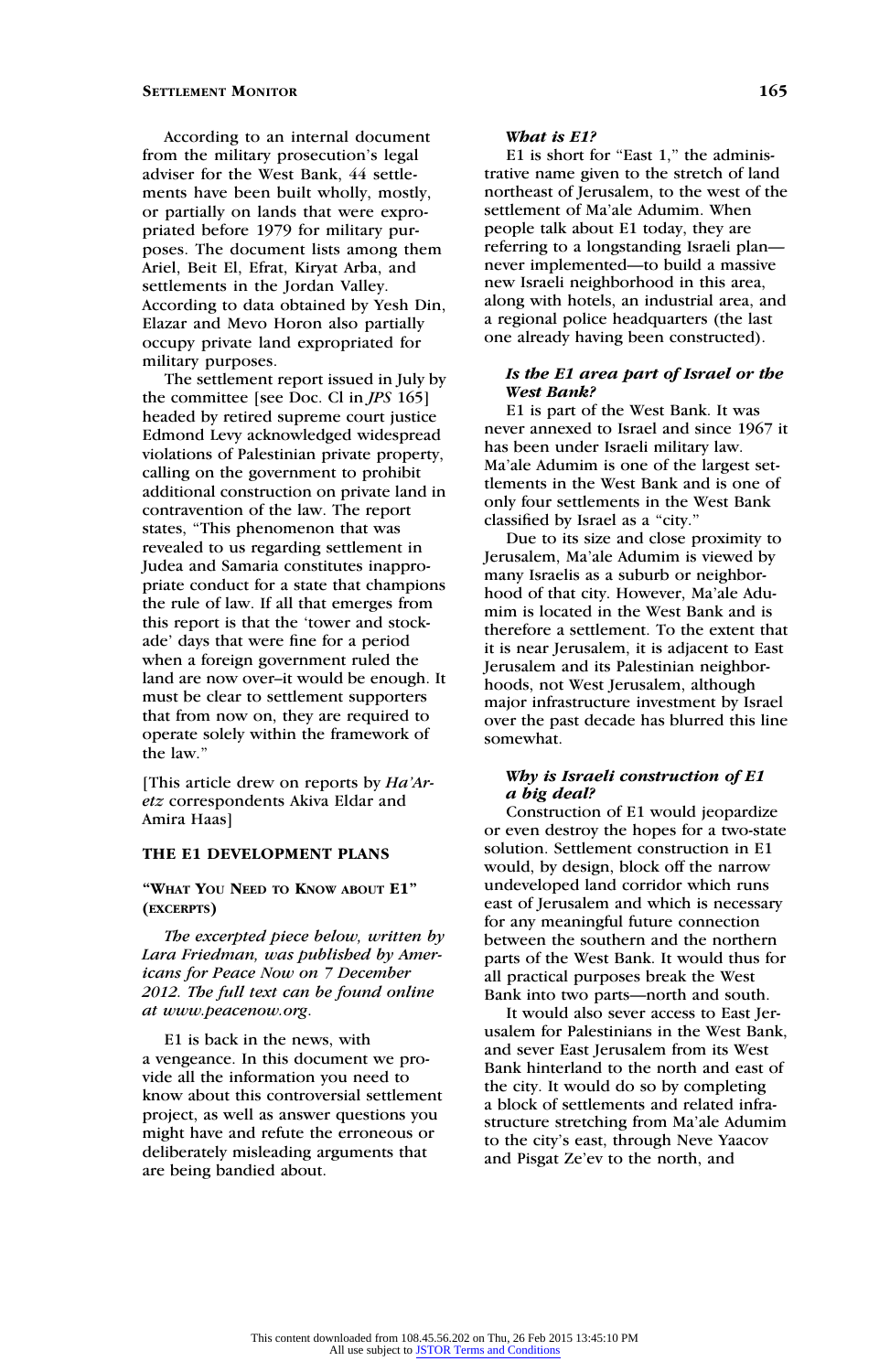extending to Givat Ze'ev, to the northwest.

Both of these situations are antithetical to the achievement of a real, durable peace agreement and the establishment of a viable, contiguous Palestinian state.

## Why do you say E1 cuts the West Bank in half? Can't the Palestinians go around or have a road through the area?

If E1 were constructed Palestinians could, theoretically, travel between the northern and southern West Bank via a road—that at this time does not exist through the Judean desert, looping around the Ma'ale Adumim bloc and the expanded area of Jerusalem whose outskirts would stretch nearly to Jericho. Similarly, there have been suggestions of a road for Palestinians running northsouth between Ma'ale Adumim and Jerusalem, using overpasses and tunnels to bypass Israeli built-up areas (which already exist to some extent).

However, either of these arrangements, which would involve enormous expense and damage to the landscape, would create only ''transportational connectivity'' or ''transportational continuity.'' A future state of Palestine, in such a circumstance, would consist of distinct communities with no real connection except via sterile highways. Such a situation is different from ''territorial contiguity,'' which implies a continuous area in which Palestinian life— commerce, economy, education, health services, political activity, etc.—functions and flows normally, and hopefully flourishes, as required for Israel's longterm security and regional stability. A solution based on access through a special road through E1 would furthermore make even the ''transportational connectivity'' linking these parts of the Palestinian state subject to the goodwill of Israel, which would have the ability to cut the state in half by merely closing down the road.

Moreover, such arrangements assume that Israeli-Palestinian peace and a twostate solution are possible without East Jerusalem being contiguous with and part of a Palestinian state—an assumption that no serious analyst would support.

## Won't the E1 area become part of Israel eventually, anyway?

Most Israelis insist that under any future peace agreement Ma'ale Adumim will become part of Israel. This was the case under the Clinton proposal and the Geneva Initiative (with a land swap to compensate the Palestinians for the territory). However, the mechanism to include it inside Israel is contentious, due to its location. Israeli supporters of E1 argue that in order to keep and protect Ma'ale Adumim, it requires territorial contiguity between Ma'ale Adumim and Jerusalem. It is suggested that the alternative—connecting Ma'ale Adumim to Jerusalem via an ''umbilical cord'' (i.e., a road or narrow land corridor)—is prima facie unacceptable from an Israeli security perspective. This is the crux of the issue with E1: the Israeli solution to connect Ma'ale Adumim to Jerusalem through construction in E1 will sentence a future Palestinian state to precisely what Israel has defined as unacceptable from the perspective of its own interests: two distinct, divided areas, connected by an umbilical cord.

It is possible that, within the context of a negotiated agreement, some of these challenges could be surmounted via mutually agreed-upon mechanisms, including innovative transportation schemes and land-sharing or land-swap agreements. However, unilateral acts by Israel that would impose this reality on the Palestinians are antithetical to the development of a stable, viable Palestinian state, undermining the legitimacy of moderate, pro-peace Palestinian leaders and empowering radicals.

Regardless of who may end up in control of or with sovereignty over these areas under a future peace agreement, if Israel is serious about wanting to make peace with the Palestinians, the future of these areas must be left to negotiations and not determined by unilateral acts. Unilateral acts by Israel in this closely watched and strategically critical geographic area will only further undermine President Abbas and the hopes for achieving peace and a two-state solution. Such acts also publicly defy and embarrass the United States, waste goodwill toward Israel around the world, and pointlessly consume valuable Israeli political capital.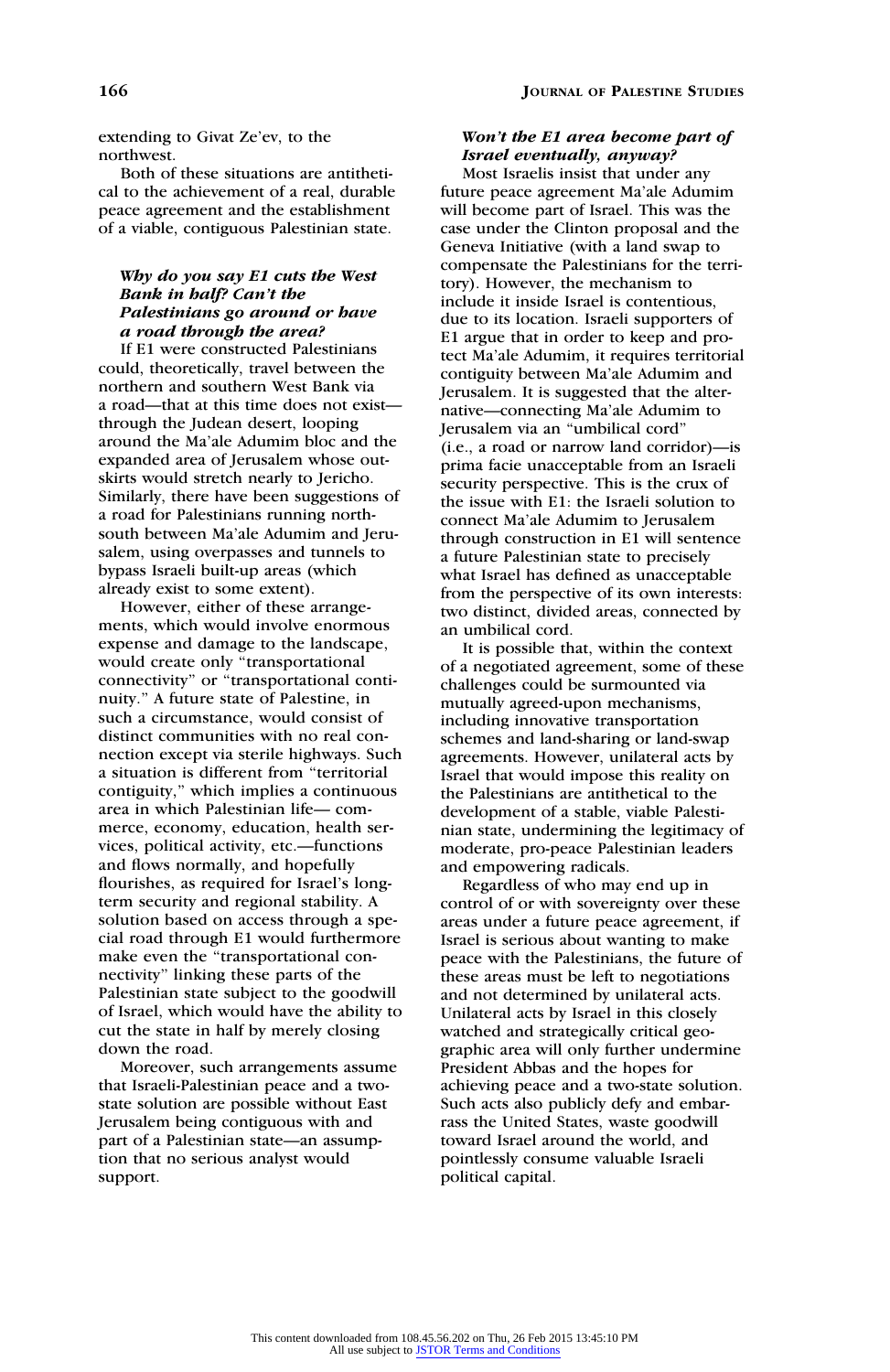Many observers expect that under any future peace agreement Ma'ale Adumim will remain part of Israel, as was the case under the Clinton proposal and the Geneva Initiative (with a land swap to compensate the Palestinians for the territory); there is no similar consensus over the future of E1.

How much land is included in E1? E1 is 12,000 dunams in size equivalent to 3,000 acres.

#### What's on this land now?

In 2008, Israel moved the headquarters of the Israeli police for the West Bank to E1, as part of a highly questionable deal in which the new police headquarters were financed by Jerusalem settler organizations, who in exchange obtained control of the former police headquarters compound, located in the East Jerusalem Palestinian neighborhood of Ras al Amud (and becoming a new settlement area in that neighborhood).

Significant infrastructure has been built in E1 since 2005, including a major road that can serve a large amount of traffic, infrastructure for electricity and water, and leveling of ground as a preparation for the future neighborhood.

Otherwise, most of the E1 area remains untouched. At the margins of the planned area of E1 there is some Bedouin presence, and some are using the lands for grazing, and some are threatened to be displaced by the plan.

#### Who does the land in E1 actually belong to?

The question of who owns the land in E1 has to be addressed in both administrative terms and in terms of property rights. Administratively, Israel considers E1 as an official part of Ma'ale Adumim; however, this is misleading, since the municipal area of Ma'ale Adumim (i.e., total land allocated to the settlement) is much larger than the actual constructed area of the settlement. Indeed, the municipal area of Ma'ale Adumim, comprising 53,000 dunams is larger than that of Tel Aviv. Of this, only around 7,120 dunams (1,760 acres) are actual built-up area, plus another 2,250 dunams (560 acres) in the industrial area known as Mishor Adumim. E1's inclusion in the

Ma'ale Adumim municipal area is merely an administrative step and does not reflect the land's actual use or the needs of the settlement.

During the 1980s, Israel declared most, but not all, of the land in E1 to be "state land," i.e., land that is not owned by any individual and is thus the property of the state (although since E1 is part of the West Bank, there are other legal issues about Israel's right to develop the land for Israeli use). Significant portions of the land in E1 remain privately owned by Palestinians. Consequently, planning relating to the area of E1 resembles a slice of Swiss cheese, with plans for construction on ''state land'' and islands of Palestinian-owned land (the holes in the cheese) scattered throughout and left unplanned.

## What has been the policy of past Israeli and U.S. governments regarding E1?

The policy of all U.S. governments past and present—has been to oppose settlement construction activity in the West Bank and East Jerusalem. With respect to E1, the U.S. has communicated to Israel its opposition to the plan, privately and publicly, on a number of occasions over the years. Successive U.S. administrations have understood that implementation of the plan would have a catastrophic effect on the prospects for Middle East peace. Successive Israeli prime ministers have, until now, respected these concerns and refrained from implementation of the plan.

Rabin/Clinton Era: In 1994, Yitzhak Rabin expanded the borders of Ma'ale Adumim significantly to include the area known as E1. Rabin refrained from implementing any construction in the E1 area between Ma'ale Adumim and Jerusalem, based on a quiet understanding with Clinton that Israel would not waive its claim to E1 but would not, in the context of peace efforts, pursue construction there.

Netanyahu/Clinton Era: During his first time in office as prime minister (1996–1999), Netanyahu attempted to expedite the E1 Master Plan (a first statutory step toward implementation of the plan, which includes general land designations but is not specific enough to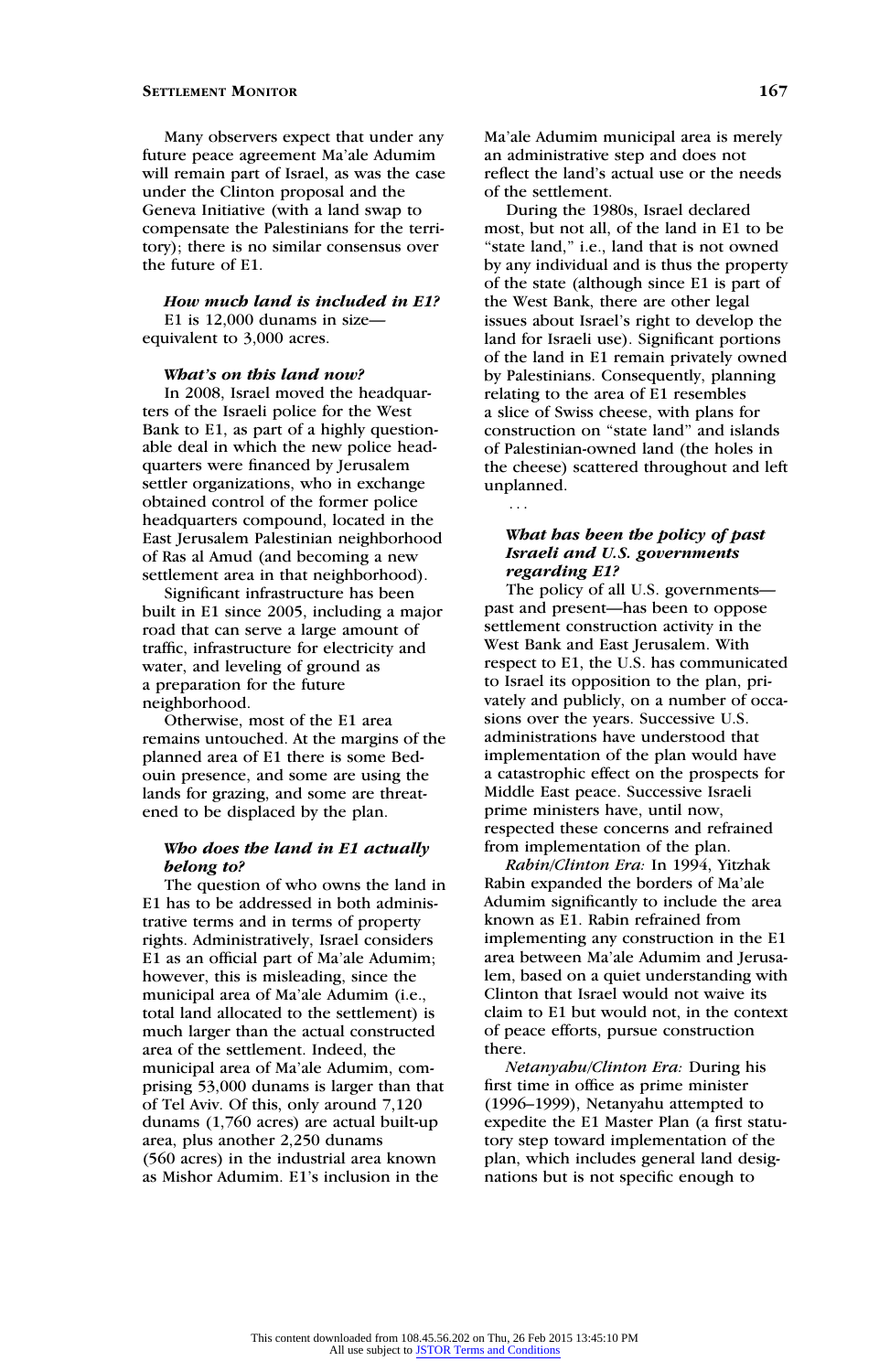allow the issuance of building permits), along with establishing a Greater Jerusalem umbrella municipality which was to include Ma'ale Adumim. These efforts were limited to statutory planning and the Municipal Plan for E1 was not formally approved. Clinton told Netanyahu that the U.S. would not accept Israeli construction in E1. Netanyahu agreed to respect this position and took no further action on the plan.

Barak/Clinton Era: Barak expressed support for E1 but refrained from any construction in the E1 area, de facto abiding by the undertaking made by Rabin and respected by Netanyahu.

Sharon/Bush Era: During 2002, then minister of defense Ben Eliezer signed the Master Plan for E1 (expedited but not approved under Netanyahu) into law. Ben Eliezer subsequently undertook to the U.S. Administration not to implement the E1 plan and indeed no further statutory planning was carried out and there was no construction in E1during his tenure in office. In mid-2004, construction commenced on infrastructure in E1. The work was carried out by the Ministry of Construction and was illegal: in the absence of a Specific Town Plan no permits could be or were issued to allow for this work. The work included the clearing of roads for major highways leading to the planned residential areas and site preparation for the planned police station (so that the police station in Ras Al Amud may be transferred to the settlers there, tripling their presence in the heart of that Palestinian neighborhood of East Jerusalem). President George W. Bush intervened and Sharon undertook not to build, without waiving Israeli claims to the area. He respected that undertaking for the remainder of his time in office. Only the plan for the police station and the infrastructure (without the whole neighborhood) was made in order, as a means of legalizing the construction that had already taken place and to allow completion of the police station.

Olmert/Bush: Olmert continued to respect Sharon's undertaking to Bush and did not pursue construction in E1.

Netanyahu/Obama, first term: Netanyahu reportedly assured President Obama that he would not act on E1. That report is confirmed by the recent leak from the Israeli prime minister's office to the effect that following the UN vote to upgrade the Palestinians' status in the UN, the Netanyahu government's undertakings not to build in E1 are no longer considered relevant.

## What is the state-of-play on E1 today?

As of December 6, 2012, the situation is as follows: On December 5, the Civil Administration (an arm of the Israeli Ministry of Defense, which has absolute authority over the West Bank), convened the committee in charge of approving settlements, known as the West Bank Higher Planning Council. At that meeting, the Council approved the advancement of two construction plans in E1, for a total of 3,426 housing units. The plans are Plan No. 420/4/10, for the construction of 2,176 housing units, and Plan No. 420/4/7, for 1,250 housing units. These are the same plans that were prepared in the past and approved for deposit in 2004, but as a result of pressure by President Bush, then prime minister Sharon decided to take them off the agenda.

Under the law, a plan must be deposited for a 60-day ''public review'' period—publication of the plan in the press and in trade publications. This permits the plan to be scrutinized and, where the public has concerns, it is the period in which objections may be submitted. Once that period has elapsed, a hearing is called to address objections and, where objections are accepted, to either reject the plan in question or demand modifications be made to it. Once this step is completed and any objections are satisfactorily addressed, the plan may be signed into law, paving the way for the issuance of construction permits, the marketing of land, and construction tenders.

Normally, the time frame in which a settlement plan proceeds from deposit for public review to construction takes 9–15 months. In this case, E1 is clearly being fast-tracked for political reasons and could take less time, although given the requirements of law, the time frame cannot be shortened by much. A worstcase estimate would put groundbreaking in E1 a year from now; a more conservative estimate would put groundbreaking at closer to two years away. It should be noted that since so much of the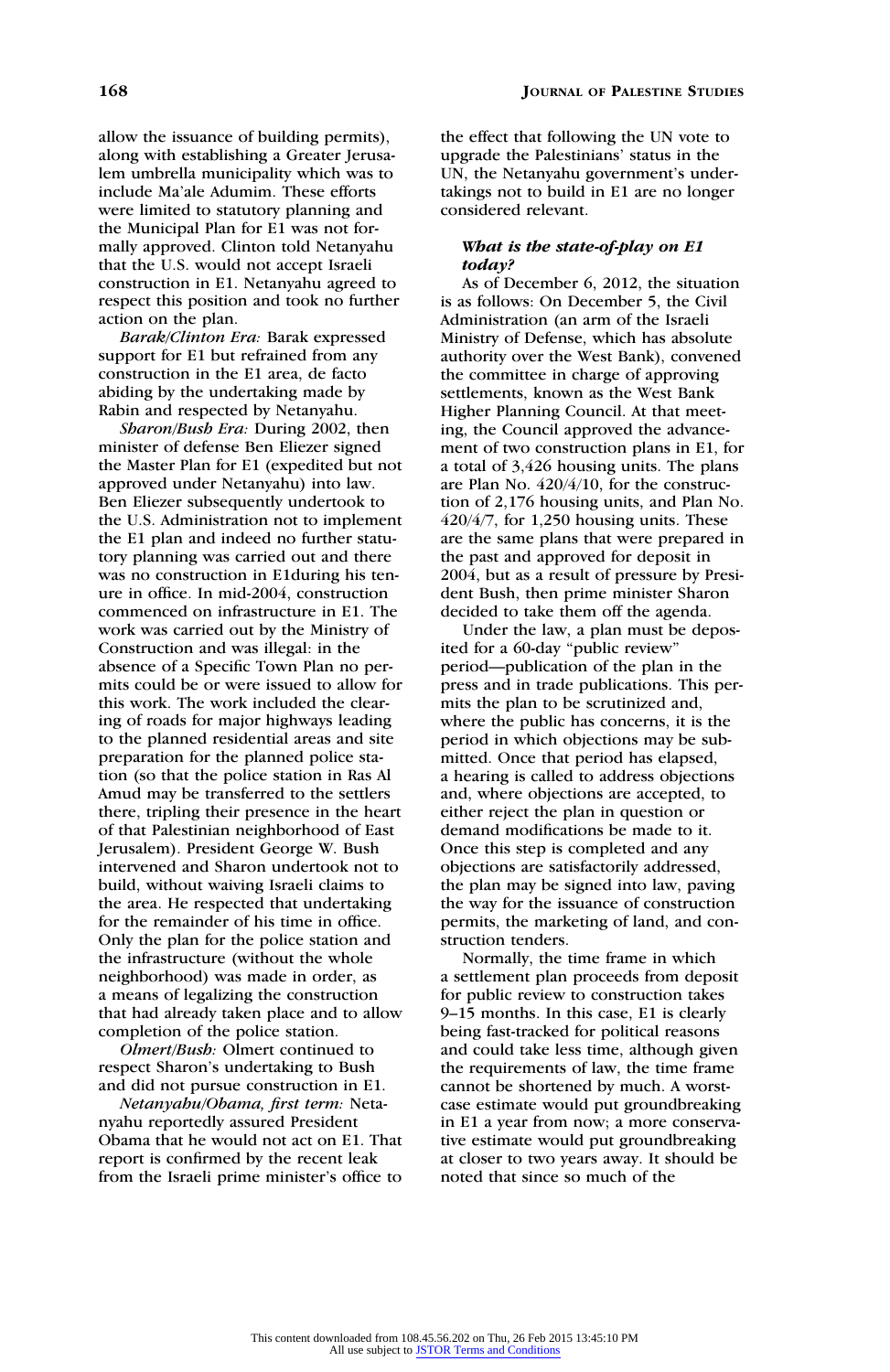infrastructure for a settlement in E1 is already in place, if construction gets going at the site, it will proceed far more rapidly than under normal circumstances.

## Isn't all this fuss over the E1 announcement overblown? Then Netanyahu is just approving planning, not actual construction.

The fuss about the approval of E1 planning is not overblown. Anyone who has followed Israeli settlement developments should have learned by: settlement planning equals settlement construction.

As Danny Seidemann explains:

Some Israel officials and right-wing pundits are brushing off criticism regarding E1 by insisting that Israel is not pursuing construction, just planning. We have worked on these issues for more than twenty years, and our professional careers are littered with real settler homes that were initially ''only plans.'' Indeed, it has been the refrain of Israeli officials in the context of virtually every settlement approval in East Jerusalem for years. When approved, Israel asserts a plan is ''only planning''; when implemented "it's not new." By now, anyone bearing this refrain should immediately understand: Israeli planning in settlements equals Israeli construction in settlements, sooner rather than later. Let no one be confused: if E1 is granted statutory approval, as is anticipated, all that will be required is for Netanyahu to have a ''bad hair day'' for the construction of E1's 3,500 units to commence. ...

#### Can E1 be stopped?

E1 can be stopped by Prime Minister Netanyahu, if he wants to do so. The West Bank is under Israeli control, and literally ever step in the approval process of settlement construction requires the active or tacit approval of the government of Israel. This means that at any step along the way, the government can freeze a plan—including simply by refraining from putting it back on the agenda of the Planning Council following the review period. Stopping the plan, or continuing to move toward its implementation, is nothing more or less than a matter of political will for the prime minister of Israel. Previous prime ministers (including Netanyahu in his first time around in that role) have understood this and have acted to stop the plan.

Netanyahu can easily do the same today, if he so chooses.

This document is based on a previous backgrounder drafted in 2005 by then-Peace Now Settlements Watch Director Dror Etkes, along with Danny Seidemann, and Lara Friedman. Updated info/analysis from Peace Now's Hagit Ofran, Lara Friedman, and Danny Seidemann.

## "MA'ALE ADUMIM: A SHORT HISTORY"

From Settlement Report, January– February 2013.

In the early 1970s, Israel's Labor government considered a plan to expand the boundaries of Jerusalem eastward by establishing an industrial zone and settlement on the Jerusalem-Jericho road. In winter 1975, on the seventh night of Hanukkah, the group Gush Emmunim erected a prefabricated concrete structure and two wooden huts six kilometers east of Jerusalem. They did so without government authorization but with Defense Minister Shimon Peres's active support. The group was subsequently evicted several times from the unauthorized outpost. Shortly after Menachem Begin's 1977 election, however, Ma'ale Adumim was granted official status as a permanent settlement.

In March 1979, the settlement, with fewer than 300 residents, obtained local council status. The settlement anchors the ''Adumim'' bloc that today includes E 1, Mishor Adumim, Kfar Adumim, Qedar, and Allon. With a municipal area of 53,000 dunams (13,097 acres), Ma'ale Adumim is larger than Tel Aviv, although only 7,120 dunams (1,760 acres) have been developed. In contrast, the five neighboring Palestinian villages have more residents, but expropriations favoring Ma'ale Adumim have left them with an area of only 4,600 dunams (1,137 acres). Around 1,050 Palestinian Jahalin Bedouin were forcibly moved from the area in the late 1990s when land was annexed to the settlement.

By 1990, large-scale construction had boosted Ma'ale Adumim to a population of 13,500. Today, with a population exceeding 39,000, it is the third largest settlement in the West Bank and one of only four settlements classified as a ''city''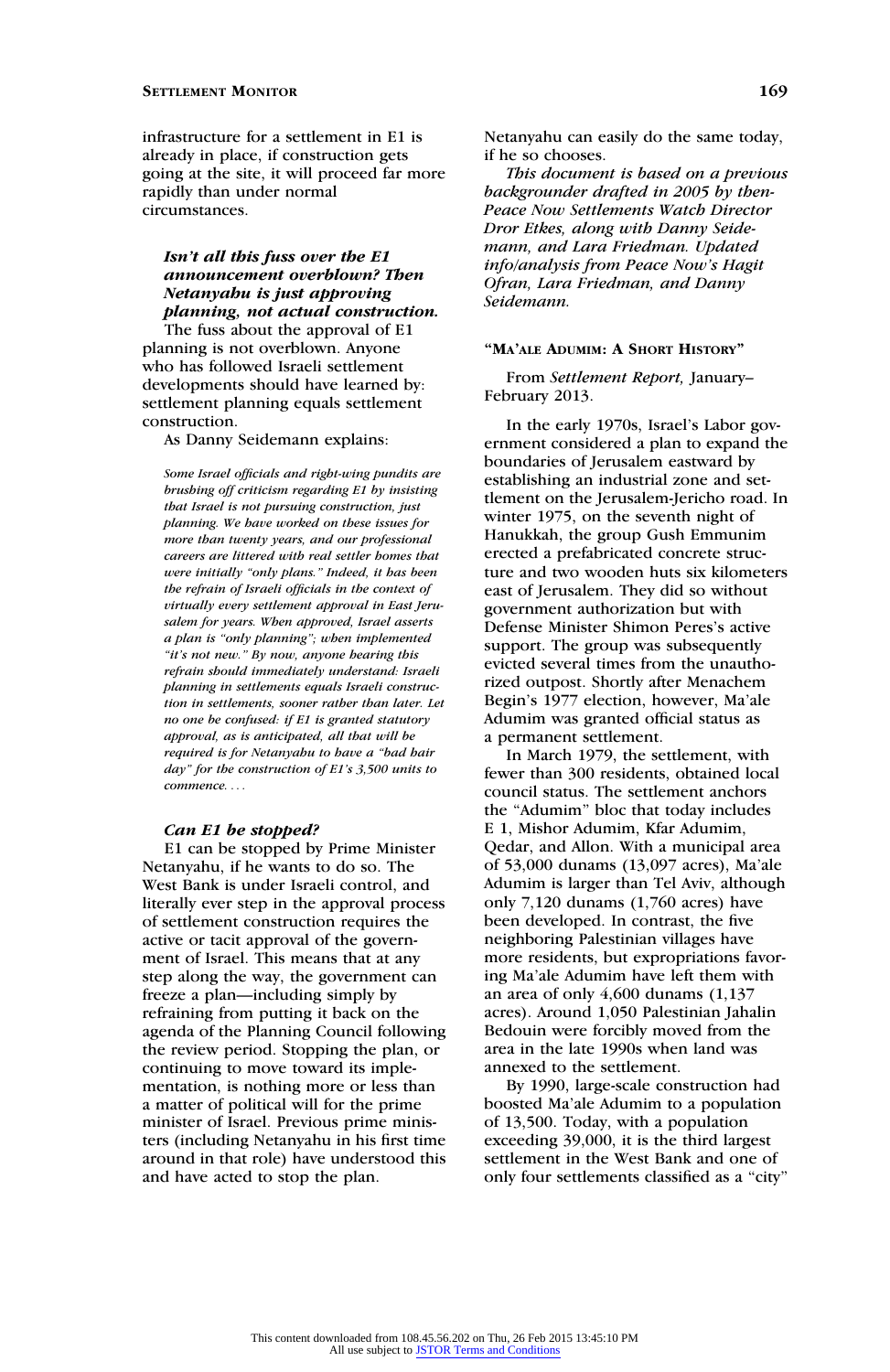by the Israeli government. More than 70 percent of its residents are secular. The overwhelming majority located there not for ideological reasons, but for lowercost housing and higher living standards than are available in Jerusalem. In 2004, 48 percent of residents were under age 18.

Ma'ale Adumim is located on a strategically important hilltop along the road linking Jerusalem and the Allenby Bridge to Jordan. Sitting at the crossroads of the West Bank, Ma'ale Adumim sits astride the route to the eastern border with Jordan, the Dead Sea in the southern West Bank, and most important, Jerusalem, where many of Ma'ale Adumim's residents commute for work.

### $E1$

E1, also known as Mevasseret Adumim, is a 12,000 dunam area of Israelidesignated ''state land'' east of Jerusalem linking Ma'ale Adumim with East Jerusalem. It is bordered by the French Hill settlement neighborhood of Jerusalem to the west, the Palestinian village of Abu Dis to the southwest, and the settlements of Qedar to the south, Ma'ale Adumim to the east, and Almon to the north.

In 1994, Prime Minister Rabin declared that under any final status agreement a united Jerusalem would include Ma'ale Adumim. He then approved a plan to expand the borders of the settlement to incorporate the area known as E(ast)-1 to establish an Israeli land bridge connecting Ma'ale Adumim to (East) Jerusalem.

In an October 1994 address to the Knesset, Rabin vowed that Israel would never return to the June 1967 borders. His remarks included references to ''a united Jerusalem, which will include Ma'ale Adumim and Givat Ze'ev, as the capital of Israel, under Israel's sovereignty.''

Although Rabin, under pressure from the U.S. government, refrained from developing E1 and some other areas of the West Bank around Jerusalem, he never renounced Israel's territorial claim. Other areas where Rabin froze construction, notably in Efrat, have subsequently been developed. During the last decade, Israel has ''built quietly'' in E1, establishing road and other infrastructure for eventual large-scale development of housing and hotels.

On August 31, 2005, after Benjamin Netanyahu quit the government of Ariel Sharon, he launched his own campaign for Likud chairman, and ultimately prime minister, on the hilltops of the E1 corridor linking Jerusalem and Ma'ale Adumim. "Jerusalem is in danger," Netanyahu warned, as he attacked Sharon for failing to move forward with construction in the controversial zone.

Construction of a new Judea and Samaria district police headquarters, formerly located in the Ras al-Amud neighborhood of East Jerusalem, was completed in a section of E1 in March 2008, when Ehud Olmert was prime minister. To avoid embarrassing Secretary of State Condoleezza Rice, who was then visiting Israel, the festive opening of the police station was delayed until after Rice's departure.

''For the last 20 years, the Israeli government has retained the right to build in the E1 area,'' said Defense Minister Ehud Barak recently. ''There never was an explicit Israeli pledge to not build in E1. It's Israel's right and national interest, which has a broad consensus, to create continuity between Jerusalem and Ma'ale Adumim.''

Like his predecessors, Prime Minister Netanyahu has maintained the effective ban on construction of civilian settlement dwellings in E1. His December 2012 declaration that ''the State of Israel will continue to build in Jerusalem and in all the places on the state's strategic map'' is a continuation of the political tradition that views control over E1 as a cardinal Israeli interest.

Planning for E1 moved another step forward in December 2012, when the Higher Planning Council of the civil administration registered plans for constructing 3,426 dwelling units in the area. After a period of public comment, and the plan's approval, a number of steps remain along the road to actual construction.

## ''ON-GOING SETTLEMENT ACTIVITY IN THE ADUMIM 'BLOC' AND THE E1 AREA''(MAP)

This map appeared as part of a short document published by the PLO Negotiations Affairs Department in December 2012. The full document can be found online at www.nad-plo.org.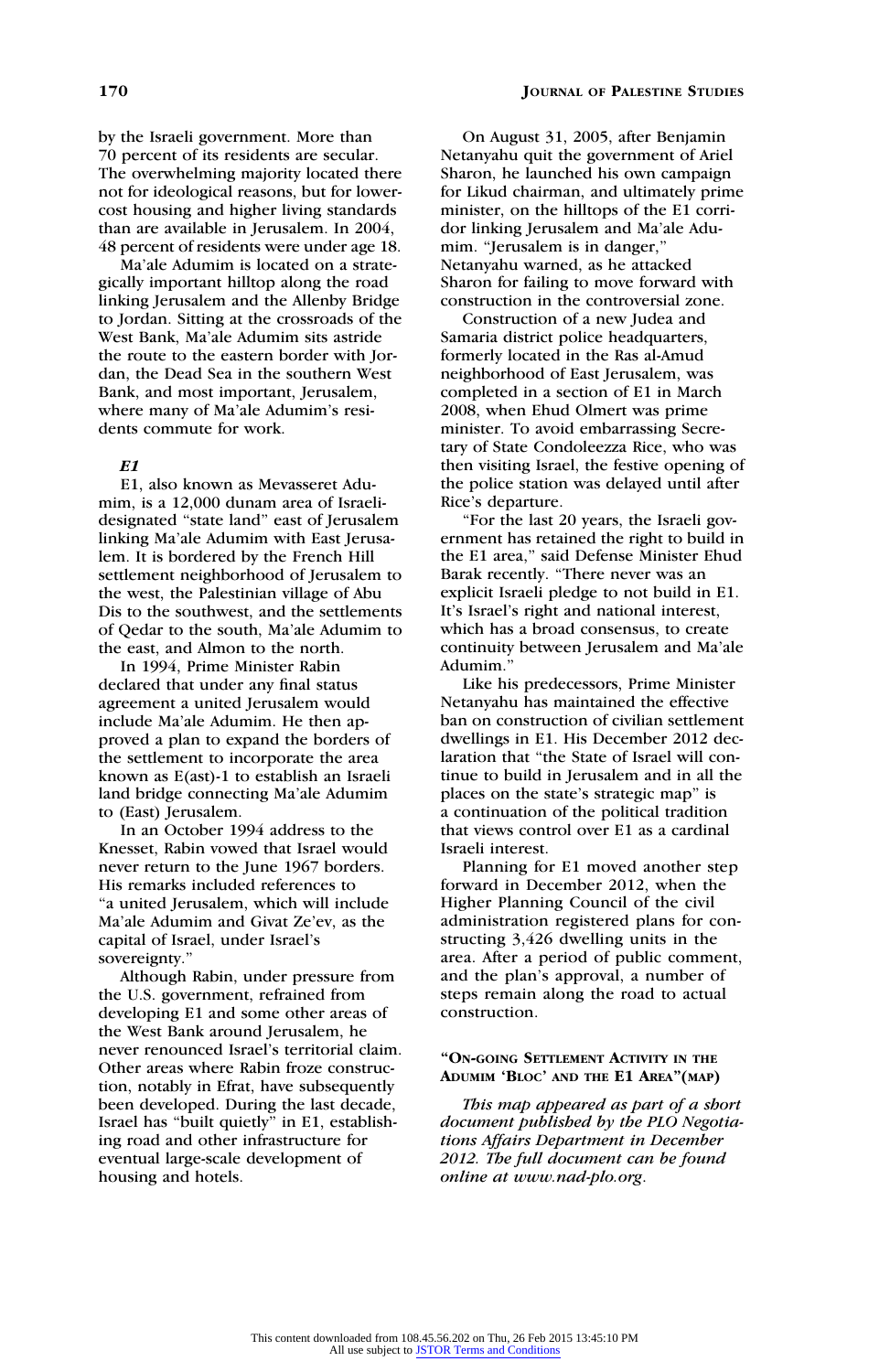

## THE ISRAELI ELECTIONS AND THE **SETTLERS**

#### ''ELECTION OBSERVATIONS'' (EXCERPTS)

From Settlement Report, January-February 2013.

Benjamin Netanyahu will lead Israel's next government, offering the Likud Party leader the chance to become Israel's longest-serving prime minister since Israel's founder David Ben Gurion. Under his unchallenged leadership, the Likud Party, however, emerged from the 2013 election much diminished from the 27 seats it won in 2009, when it was able to construct a stable coalition between the religious and ideological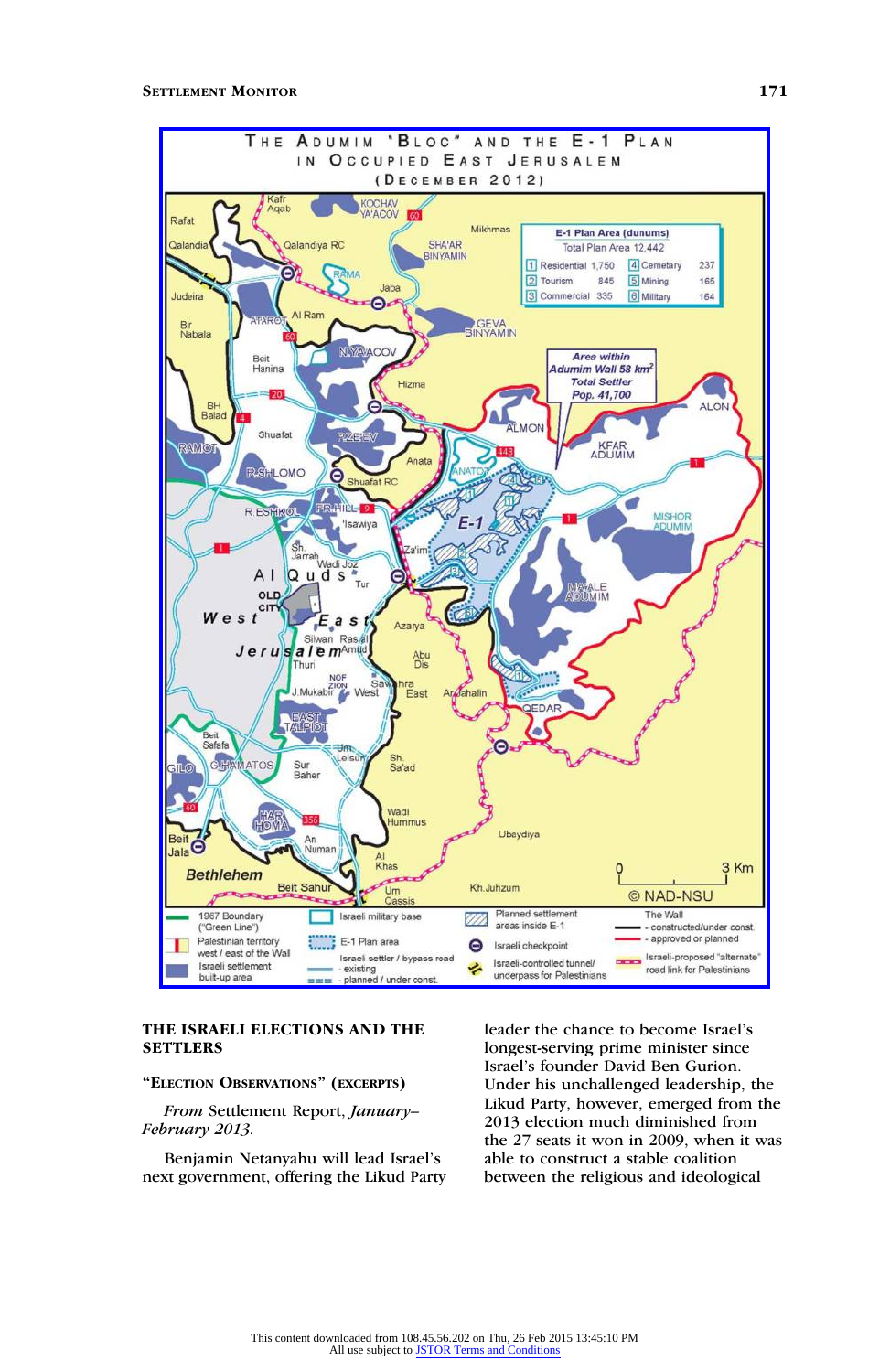right that withstood the U.S.-led international effort to contain Israel's long-term program of settlement expansion and occupation. ...

Netanyahu's decision to run jointly with Avigdor Lieberman's Israel Beitanu enabled the newly formed Likud Beitanu list to win more combined seats (31) than its closest runner up—the new Yesh Atid (There is a Future) (19). The Likud by itself, however, won only 20 seats on the combined list, a significant decline from the 27 Likud candidates who won in 2009, not to mention the 48 mandates in the 1981 elections. The January 2013 result is nevertheless hardly comparable to the Likud's miserable showing in 2006 (12 seats) against Ehud Olmert's Kadima Party (29 seats). The Likud's smaller Knesset faction should make it easier for Netanyahu to derail controversial Knesset initiatives related to the occupation and settlement that were so pronounced in the last Knesset.

Netanyahu's electoral strength has indeed been reduced at the ballot box the Likud accounted for seven of the nine seats lost by the joint Liked-Israel Beitanu list. But unlike Shamir in 1992, Netanyahu remains the leader of the largest party—one that has been ''purged'' of its more moderate voices and will form the next government.

U.S. reservations about the policies of the outgoing Netanyahu government, particularly concerning settlements and stalled negotiations, were both less explicit than the pointed criticism expressed by the George H. W. Bush administration towards the rejectionist policies of Prime Minister Yitzhak Shamir in his losing effort in 1992, and less effective in shaping the recent electoral outcome. In contrast to previous contests, foreign affairs generally, and the ongoing policies of occupation and settlement in particular, hardly registered in the electoral campaigns of most parties and among the public at large.

Nationalist, pro-settlement parties have been a constant feature of Israel's electoral landscape, most especially since the historic Likud victory in the 1977 elections. The Likud and the National Religious Party (NRP) have been the most popular parties reflecting this ''Greater Israel'' ethos. Each in its own way has been captured by these forces. The NRP,

long a mainstay of every coalition since Israel's establishment, had disappeared by the 1988 election in favor of a series of short-lived messianic, settler parties. In the Likud, a primary system resulted in the election of ideologues who pushed Jabotinsky's party even further to the right in its support of settlement and annexation.

Israel's right-wing, messianic, prosettlement forces were first energized by the NRP's Gush Emmunim—the Bloc of the Faithful—a popular movement that successfully challenged the then-ruling Labor Alignment to expand settlement throughout the West Bank after 1973. When running independently from the Likud, this faction has garnered as few as 7 (in the eighteenth Knesset, 2009), and as many as 17 MKs (thirteenth Knesset, 1992), running under an ever-changing banner of parties in support of more aggressive settlement and annexationist policies. These parties have been notoriously fractious, sectarian, and politically unstable, rarely lasting for more than two election cycles. At their electoral peak (1992–1995), this sector nevertheless failed to prevent Knesset endorsement of the Oslo accords. Ariel Sharon's campaign to "disengage" from the Gaza Strip was successfully implemented and won a ringing popular support in 2006 despite strong popular opposition from these quarters.

In the new Knesset, Ha Bayit Ha Yehudi (Jewish Home) represents this Greater Israel constituency. The party, which first appeared in the 2009 elections and won 3 seats, has increased its representation to twelve MKs. It supports the annexation of 60 per cent of the West Bank and opposes the creation of a Palestinian state west of the Jordan River. What is notable about this party is not so much the electoral strength of Israel's pro-settlement, messianic movement but its unification under the leadership of Naftali Bennett. Bennett is a high-tech millionaire, a former elite commando and top aide to Netanyahu. He has succeeded in broadening the appeal of what is an ideological, militant, antidemocratic and chauvinist movement based in settlements and religious academies associated with them by attracting votes from the military as well as ''regular'' voters disaffected with the Likud and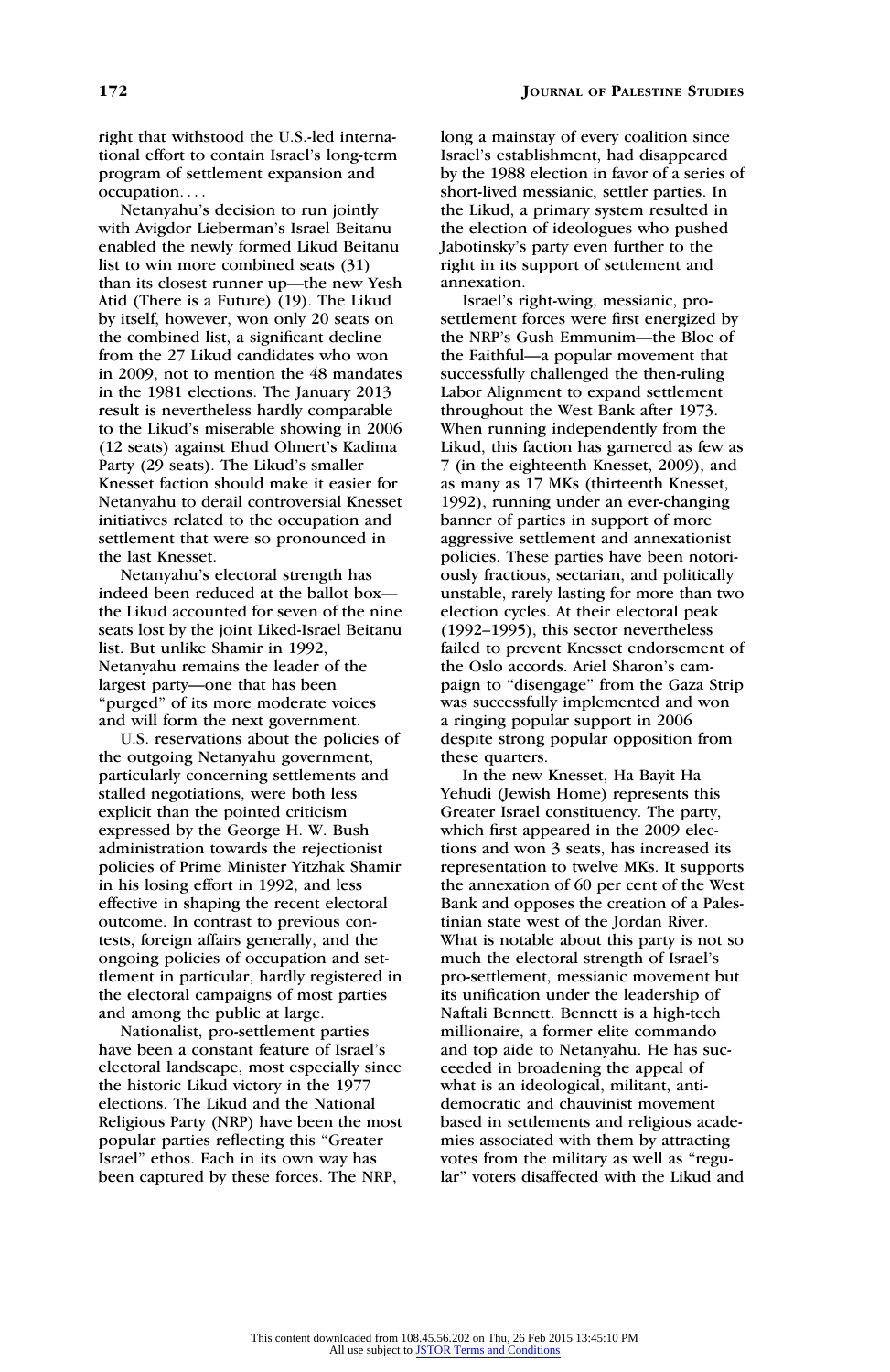Labor, many of whom otherwise voted for Yesh Atid.

The Labor Party continues as a shadow of its historic presence during Israel's first three decades when it was Israel's largest party and head of government. Its inability to join with smaller parties and to energize the electorate has sapped its electoral strength and resulted in an extended period of opposition since being ousted by Ariel Sharon's Likud in 2003.

The electoral debut of Yesh Atid with 19 seats is the story of this election. Its surprisingly strong showing under the leadership of the telegenic Ya'ir Lapid, a popular television presenter, is the latest manifestation of the continuing effort to give electoral expression to the desire for reform, good government and a less radical and messianic policy of settlement and occupation popular among a large segment of Israel's secular and globalized electorate.

Meron Benvenisti has observed that there are two representative Israeli monuments to these Israelis—the separation barrier and the international airport. The barrier attests to the wish to make Palestinians, and the challenge they represent to Israel's future as a Jewish and democratic state, disappear while preserving the demographic and territorial achievements of settlement expansion, while the airport links them to the secular and modern West.

Lapid's Yesh Atid is not the first to mobilize these voters. Their electoral power first manifested itself on the Israeli political scene in 1977, in the wake of widespread public disillusionment with the policies of the Labor Party that led to the 1973 October war and the Likud's surprising 1977 victory under the leadership of Menachem Begin. In elections that year, the newly formed Democratic Movement for Change exploded onto the electoral map with 15 seats. Yet while posting impressive achievements at the ballot box, Dash and its successors have been political disappointments. After flashes of popular support in 1977 and 2003, these new and untested parties found themselves consistently outmaneuvered by their coalition partners in the right-wing political establishment and fell quickly into internal disarray and dissolution. Dash numbered 15 MKS as part

of a governing coalition that brought Begin to power in 1977, but it had disappeared from the political map by the next election, in 1981. It reappeared as the Shinui (Change) Party in 2003 with 15 mandates, led by journalist Tommy Lapid. The party joined the Sharon government, only to disappear in the 2009 polling. Like Dash, Shinui was both uninterested and unable to exercise any real influence over Israeli occupation and settlement policies, or indeed over any aspect of government conduct.

Ya'ir Lapid, son of the Shinui leader, re-invented the Yesh Atid party in the months before the recent contest. Like its predecessors, Dash and Shinui, Yesh Atid represents a constituency that is not interested in sitting in the back benches. It is determined to join the government in order to change policies aimed at ''sharing the burden''—that is, drafting the ultra-Orthodox into compulsory national service and ending policies discouraging their entry into the labor force.

Like most parties, Yesh Atid hardly addressed issues of settlement and occupation during the campaign. Its voters reflect the national consensus supporting policies of occupation and settlement that remove Palestinians and the issue of Palestine from the Israeli agenda and enable Israel to enjoy the benefits of settlement without the costs of continuing occupation. Lapid opened the party's campaign in a speech at Ariel University in the West Bank settlement of the same name. His deliberate and reassuring message of support for the "consensus" favoring "settlement blocs," the annexation of East Jerusalem, and his appeal to settlers was clear. Yesh Atid, like its predecessors, has positioned itself as the party of domestic reform and ongoing settlement at Israel's Jewish, Zionist political center.

The Yesh Atid party manifesto reaffirms its relatively moderate views. It notes that, ''the fact that the current Israeli government consistently shirks the necessity of returning to the negotiating table, is in our eyes, blatant national negligence. Its only import is that we are leaving the painful, bleeding problem to our children. ... Peace is the only prudent answer to the demographic threat and the frantic conceptions of a ''country of all its citizens'' and ''bi-national state''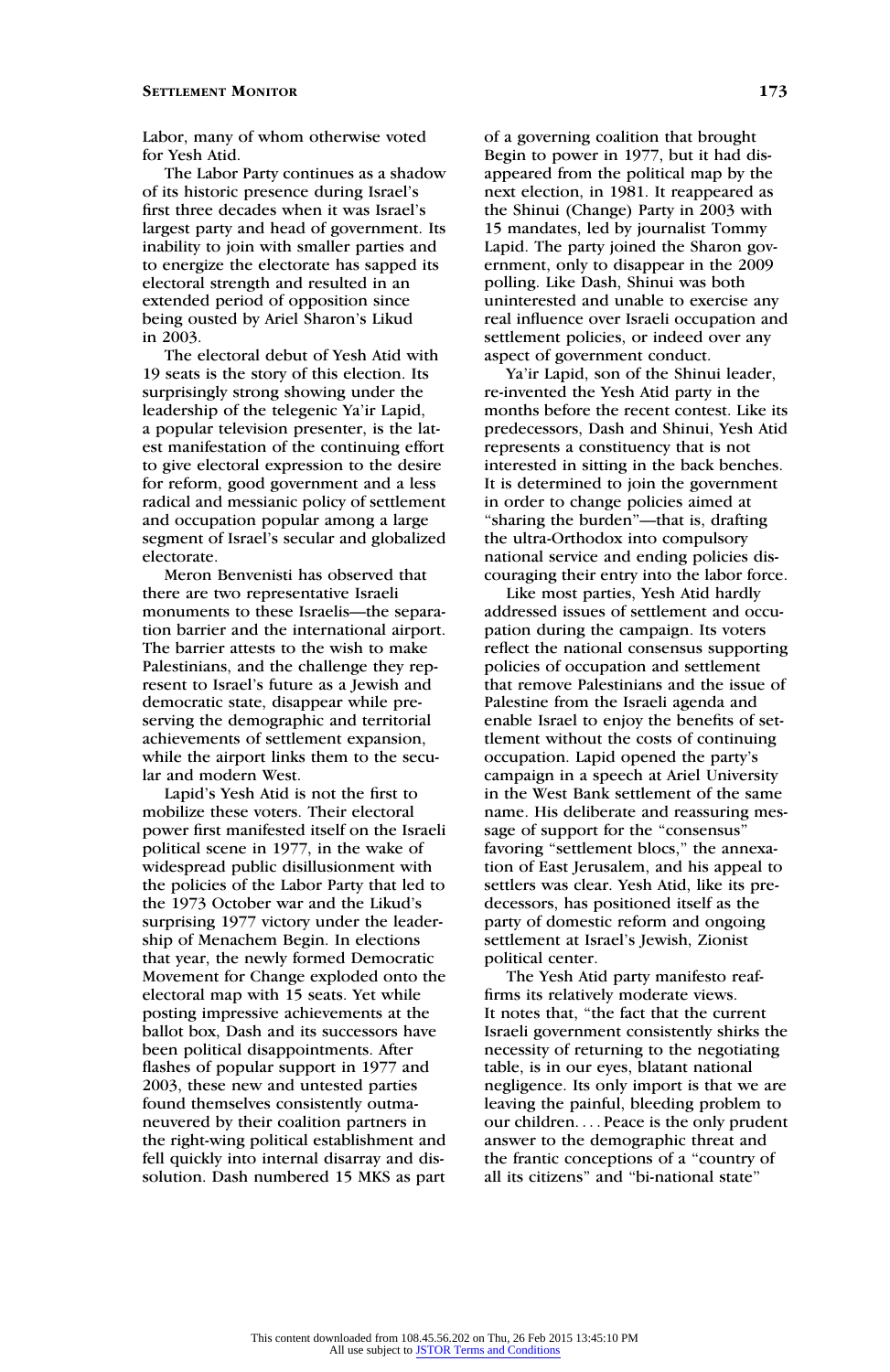that right and left extremists attempt to promote. ...Continuation of the existing situation, in which no settlement-negotiations take place but construction momentum continues in far-flung, isolated settlements [outside] of the outlines drawn from the permanent-arrangement viewpoint, pulls us further away each day from the likelihood of reaching a permanent solution and represents a real danger to the future and existence of the State of Israel. ... The solution of two states for two nations—which was recognized by all the prime ministers of Israel in the last 30 years, from Yitzhak Rabin to Benjamin Netanyahu—is the only solution that can ensure existence and security for Israel.''

The Obama administration will be heartened by the appearance of such sentiments in the yet-to-be formed government. The White House has made clear its belief that policies of the outgoing Netanyahu government are at odds with Israel's interest in ending occupation and the supporting creation of a Palestinian state at peace with Israel. An Israeli government that includes Yesh Atid may be better suited than the current coalition to address these concerns. Netanyahu will almost certainly be less interested in antagonizing Washington than has been the case. The Yesh Atid platform has eloquently articulated the dangers to Israel posed by continuing occupation and settlement throughout the West Bank. Yet it is also the case that the true test of a change in Israel's policies is not only the ability to describe the problem and to tally its costs, but rather to promote and implement a change in direction— supporting the withdrawal Israel's soldiers and settlers to an agreed upon border between the states of Israel and Palestine. This is the challenge shared by the newly-reelected governments in Washington and Jerusalem alike.

## ''WHO DID THE JEWISH SETTLERS VOTE FOR?'' (EXCERPTS)

This article, written by Ori Nir, was first published by Forward on 7 February 2013. The full text can be found online at www.forward.com. Ori Nir is the

spokesman for American's for Peace Now.

...

The leaders of Israel's largest party are now undoubtedly examining the voting trends among settlers, as they try to understand how Likud and Israel Beiteinu lost almost a quarter of their combined strength, deflating from 42 seats in the outgoing Knesset to 31 seats in the incoming Knesset. They are surely considering the price they paid for trying to appeal to the ideological settlers, a population that is perhaps 5 percent of the Israeli public, and an even smaller sliver of the Israeli electorate.

Why a small sliver? Because according to the settlers' own data, only about 45 percent of Israelis living in the West Bank (not including East Jerusalem) identify with the ideological national-religious hard core of the settlement movement. And because only 51 percent of the settlers are eligible to vote (a full half of this population is under 18), compared with an Israeli national eligibility rate of 72 percent. True, the turnout rate among the settlers is higher than the national average (around 80 percent compared to 67 percent nationally), but since the actual number of voters residing in the West Bank is so small, compared to the overall national number, that high turnout rate among settlers makes but a marginal difference.

So who did the settlers vote for? Well, the settler population is not monolithic. A distinction is usually made between the "ideological" settlers, those who chose to live across the Green Line to fulfill a biblically prescribed mission, and the ''quality of life'' settlers, who move to the West Bank in pursuit of cheaper housing. Most of the ''ideological'' settlers live in remote settlements, farther from the Green Line, while the others typically live closer to Israel, in so-called ''settlement blocs,'' which may be annexed to Israel in the context of an Israeli-Palestinian peace accord. The second category includes settlements that are largely secular and settlements that are largely or even exclusively ultra-Orthodox.

In the ultra-Orthodox settlements, the overwhelming majority of the votes (95 percent in Modi'in Illit, for example) went to the ultra-Orthodox parties: Torah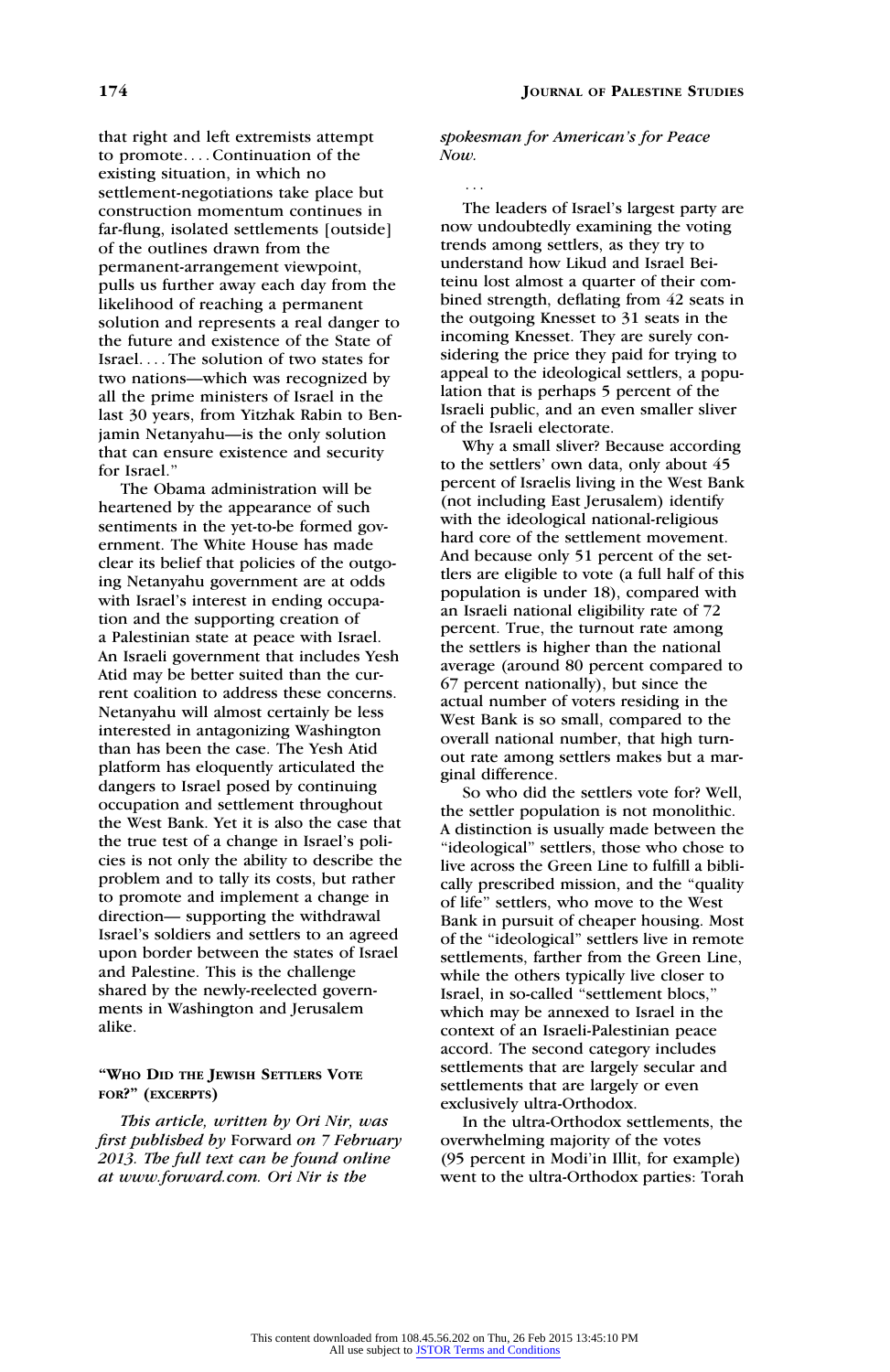Judaism and Shas. In the mostly secular settlements, the voting pattern, unsurprisingly, is a tad to the right of the national voting pattern.

Most interesting, however, is the voting pattern among ideological settlers, the dynamo of the West Bank settlement movement. There, the extreme right reigns supreme.

In ultra-radical settlements near Nablus and Hebron, the leading party is the Kahanist Otzmah Le-Israel (Might to Israel). This extremist party, which nationally did not meet the 2 percent threshold to make it into the Knesset, was almost uniformly one of the three largest parties in ideological settlements. In Yitzhar, it received 72 percent of the vote, in Tapuah 30 percent, in Kiryat Arba 28 percent, and in Elon Moreh 27 percent. Even in the less radical nationalreligious settlements, this party's showing is typically in the double digits (24 percent in Shiloh, 14 percent in Karnei Shomron, and 13 percent in Kedumim).

In the less radical ideological settlements, unsurprisingly, the big winner is Naftali Bennet's Habayit Hayehudi (The Jewish Home), the extreme right-wing current incarnation of the National-Religious Party. In Kedumim, it gets 70 percent of the vote, in Ofra 74 percent, in Eli 71 percent, in Psagot 78 percent, and in Elon Moreh 55 percent. Nationally, Bennet's party got 9 percent of the vote.

In almost all the ideological settlements, Habayit Hayehudi and Otzmah Le-Israel combined receive between 80 and 90 percent of the vote.

Most strikingly, Likud trails far behind with 5 percent (Matityahu, Yitzhar), 8 percent (Beit El, Hagai), 11 percent (Kedumim, Ofrah), 12 percent (Psagot), or 13 percent (Elon Moreh) of the ideological settlers.

What can we learn from this pattern? First, it reaffirms that the ideological settlers' worldview differs greatly from that of most Israelis. Second, it shows that the ideological settlers are extremely successful in creating an image of having a larger electoral footprint than they actually have. Third, it shows how successful they were at manipulating Likud. In the past few years, ideological setters registered in droves as members of

Likud's Party Center, acquiring the right to vote in the party primaries. That, to a large extent, explains the strong showing of extremist pro-settlement Likud leaders in last November's primaries and the rejection of relative moderates such as Dan Meridor. Fourth, we learn that while the settlers worked hard to shape the makeup of Likud's Knesset list, they ended up following their heart and voting for extreme right-wing parties. Lastly, one should keep in mind that numerically, the ideological settlers' vote is a drop in the bucket—maybe 2 or 3 percent—of Israel's overall electorate. They may be a very well-mobilized, influential pressure group, but a small group as well.

Netanyahu should keep all that in mind as he finds himself under pressure from President Obama and from Yair Lapid to tackle the settlements in pursuit of peace.

Ori Nir, formerly the Forward's Washington correspondent, is the spokesman for Americans for Peace Now.

## SETTLEMENT UPSURGE IN THE GOLAN

From Settlement Report, November– December 2012. The original article is titled ''Thousands Settle in the Golan.''

"Free Land" screams the large headline in the Israeli daily Yediot Aharonot. ''Thousands flock to the Golan.''

The newspaper report crowed, ''Where else in the country can you receive land for free?'' Diplomatic efforts to reach a peace agreement between Israel and Syria are moribund. Efforts by the Barack Obama administration had been limited to preliminary consultations, and then the civil war in Syria took the issue off the agenda entirely.

While reports speak of ''unprecedented'' development that has attracted 1,600 new families to 32 Golan Heights settlements in the last five years, the reality is more sober. Since 2005 the settler population has increased by 3,100, or approximately 15 percent.

Golan regional council leader Eli Malka explained, ''This massive influx has also created a real economic engine.'' He noted, ''Hundreds of small and medium